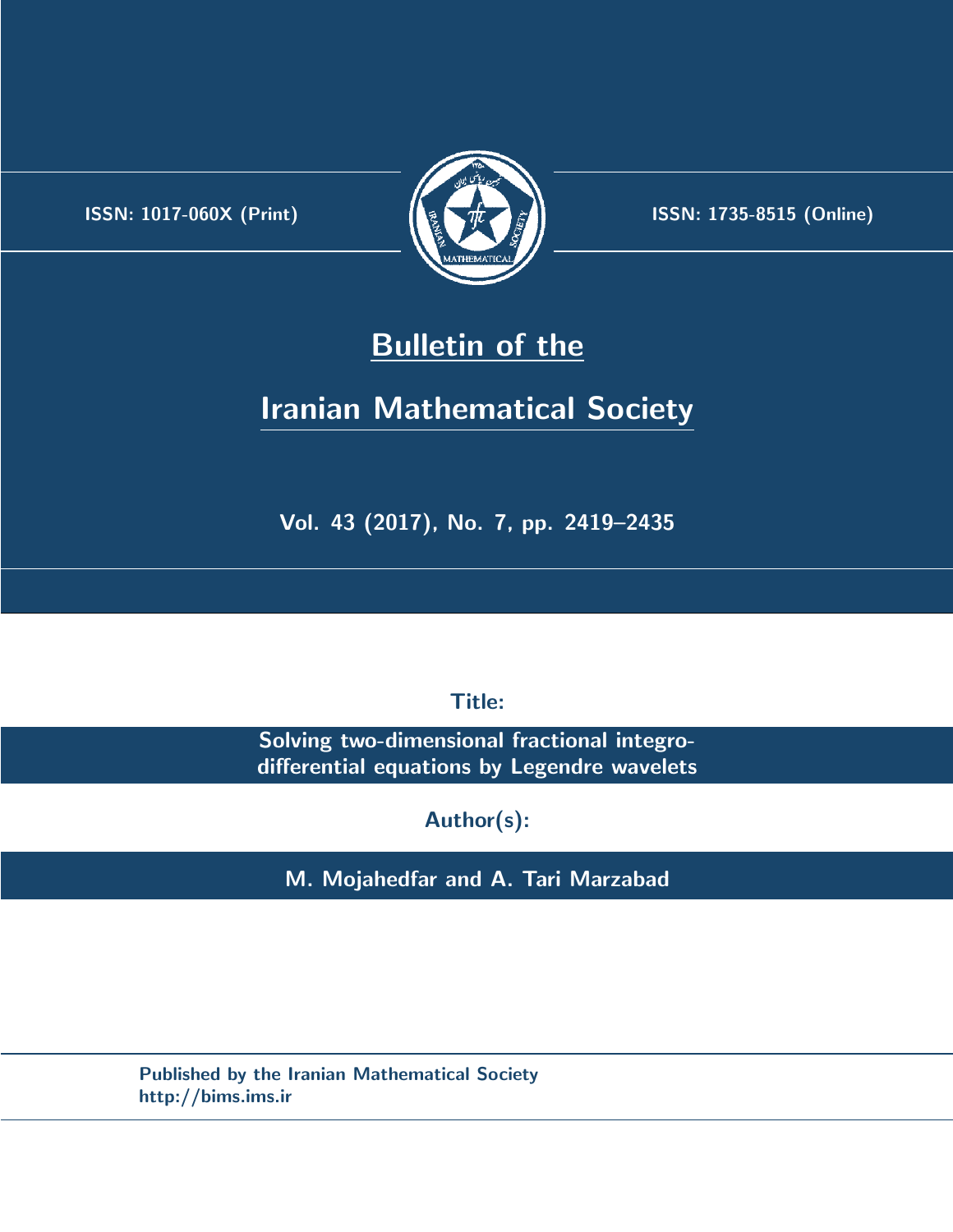Bull. Iranian Math. Soc. Vol. 43 (2017), No. 7, pp. 2419–2435 Online ISSN: 1735-8515

## **SOLVING TWO-DIMENSIONAL FRACTIONAL INTEGRO-DIFFERENTIAL EQUATIONS BY LEGENDRE WAVELETS**

M. MOJAHEDFAR AND A. TARI MARZABAD*∗*

(Communicated by Saeid Azam)

Abstract. In this paper, we introduce the two-dimensional Legendre wavelets (2D-LWs), and develop them for solving a class of two-dimensional integro-differential equations (2D-IDEs) of fractional order. We also investigate convergence of the method. Finally, we give some illustrative examples to demonstrate the validity and efficiency of the method. **Keywords:** Two-dimensional integro-differential equations, fractional operators, Legendre wavelets, operational matrix. **MSC(2010):** 65R20.

#### 1. **Introduction**

Fractional calculus is a generalization of integration and differentiation to arbitrary order. In recent years, a large number of scientists have studied fractional calculus. Fractional integral and differential equations are used to model many practical problems in physics, engineering, mechanics, economics and biology[[2,](#page-16-0)[5](#page-16-1),[6](#page-16-2),[17](#page-16-3),[18](#page-16-4)]. Some numerical methods have been proposed for solving the fractional integro-differential equations in one-dimensional case, such as Adomiandecomposition method  $[13, 20]$  $[13, 20]$  $[13, 20]$  $[13, 20]$  $[13, 20]$ , variational iteration and homotopy perturbationmethod  $[15]$  $[15]$  and wavelet method  $[10,24]$  $[10,24]$ . Also, variational iteration, Adomian decomposition, multivariate Pade approximations methods[[12,](#page-16-8)[14](#page-16-9),[22](#page-17-2)] and wavelet operational method[[16\]](#page-16-10) have been used to solve fractional partial differential equations. Recently, a finite difference technique has been developed for solving variable-order fractional integro-differential equations in[[23](#page-17-3)]. On the other hand, although there are many works about two-dimensional integro-differentialequations with integer order  $[7, 19]$  $[7, 19]$  $[7, 19]$  $[7, 19]$ , but there are not suitable work on the partial integro-differential equations with fractional order. So,

*⃝*c 2017 Iranian Mathematical Society

Article electronically published on December 30, 2017.

Received: 19 November 2016, Accepted: 11 May 2017.

*<sup>∗</sup>*Corresponding author.

<sup>2419</sup>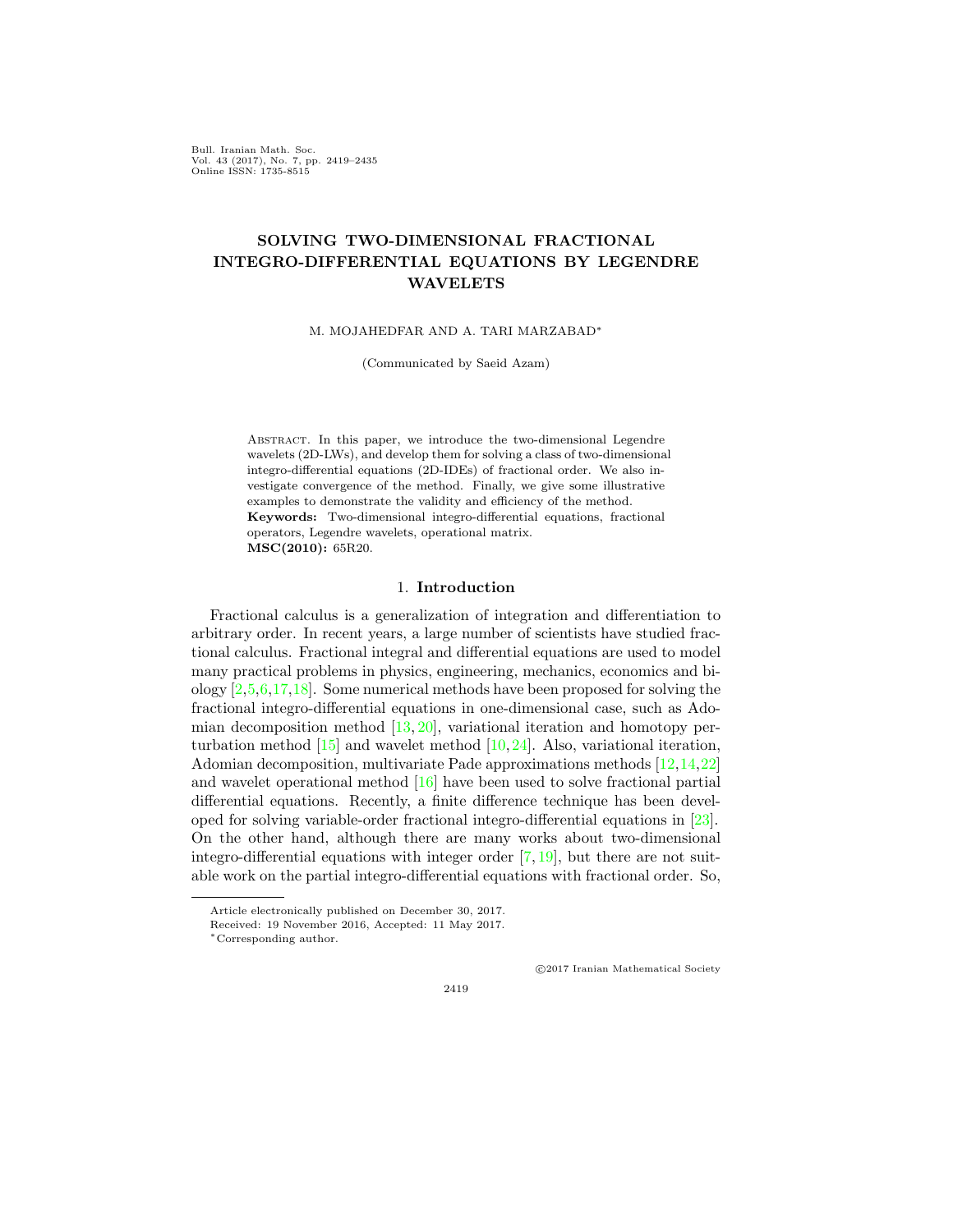in this paper we study this kind of equations.

Here, our purpose is to apply the Legendre wavelet method for solving twodimensional fractional integro-differential equations of the form

<span id="page-2-0"></span>(1.1) 
$$
D_x^{\alpha} f(x, y) - \lambda \int_0^y \int_0^x k(x, y, u, v) f(u, v) du dv = g(x, y)
$$

subject to the initial conditions

<span id="page-2-1"></span>(1.2) 
$$
\frac{\partial^i}{\partial x^i} f(0, y) = 0, \quad i = 0, 1, \dots, r - 1, \quad r - 1 < \alpha \leq r, \quad r \in N
$$

where  $g \in L^2(D)$  and  $k \in L^2(D \times D)$  with  $D = [0,1) \times [0,1)$ ,  $f(x, y)$  is an unknown function to be found and  $D_x^{\alpha}$  is the partial fractional derivative of order  $\alpha$  with respect to  $x$  in the Caputo sense.

## 2. **Preliminaries**

In this section, we present some preliminary results which will be used throughout the paper.

### 2.1. **Digamma function.**

**Definition 2.1.** The digamma function, the logarithmic derivative of the gamma function, is defined as

$$
\psi(x) = \frac{d}{dx} \ln \Gamma(x) = \frac{\Gamma'(x)}{\Gamma(x)},
$$

where  $\Gamma(x)$  is the classical gamma function

$$
\Gamma(x) = \int_0^\infty t^{x-1} e^{-t} dt, \quad x > 0.
$$

The derivatives  $\psi', \psi'', \dots$  are called polygamma functions. Digamma function has the following series representation[[1\]](#page-16-12)

$$
\psi(x) = -\gamma + \sum_{k=1}^{\infty} \left(\frac{1}{k} - \frac{1}{x+k}\right) - \frac{1}{x},
$$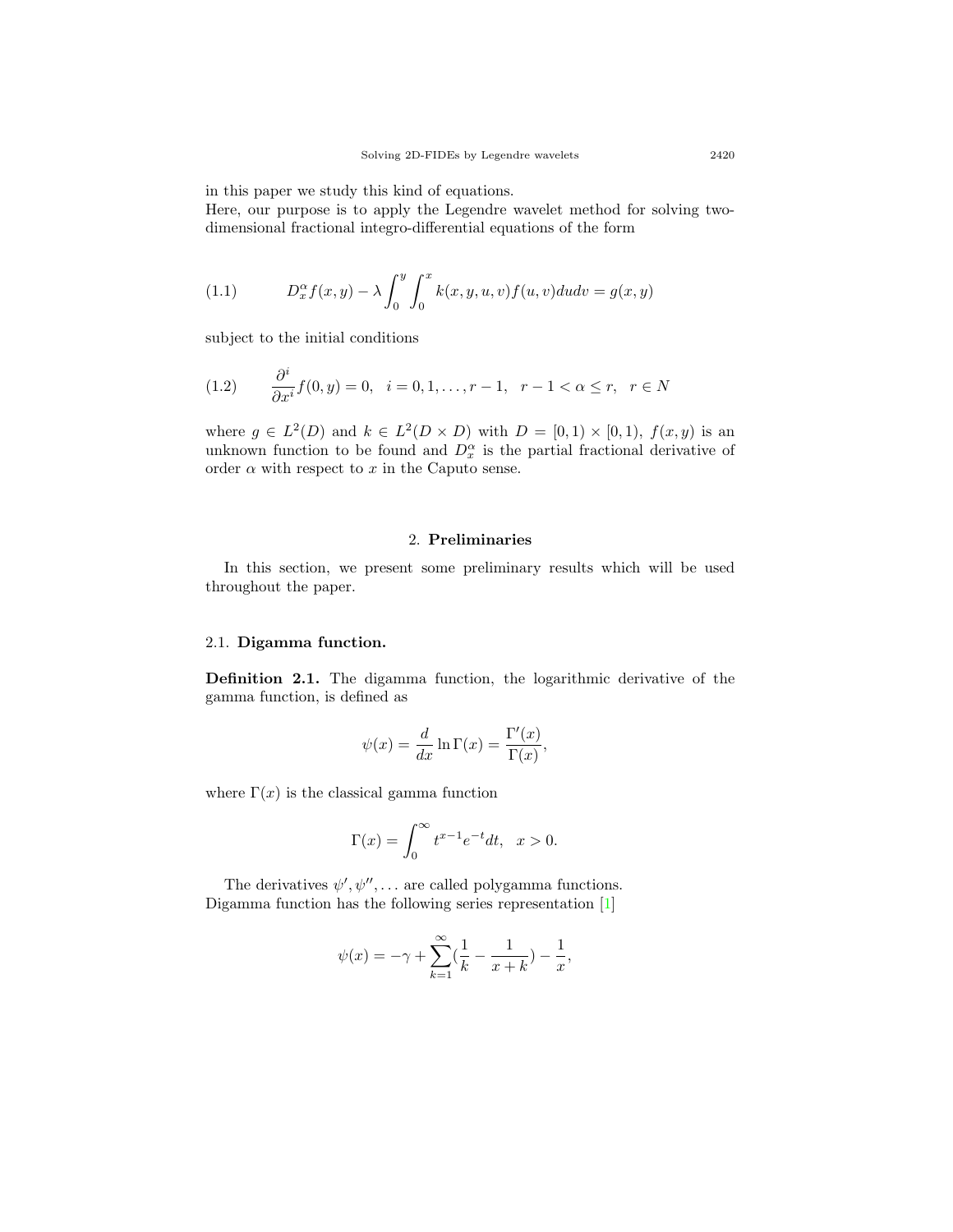where  $\gamma = \lim_{n \to \infty} \left( \sum_{k=1}^{n} \right)$ 1  $\frac{1}{k} - \ln n$ ) *∼*= 0*.*57721566*...* is the Euler-Mascheroni's constant. A simple calculation shows that

$$
\psi'(x) = \sum_{k=1}^{\infty} \left( \frac{1}{(x+k)^2} \right) + \frac{1}{x^2} = \sum_{k=0}^{\infty} \frac{1}{(x+k)^2},
$$
  

$$
\psi''(x) = -2 \sum_{k=0}^{\infty} \frac{1}{(x+k)^3},
$$
  

$$
\psi'''(x) = 6 \sum_{k=0}^{\infty} \frac{1}{(x+k)^4}.
$$

## 2.2. **Fractional calculus.**

**Definition 2.2.** The partial Rimann-Liouville fractional integral operator  $I_x^{\alpha}$ oforder  $\alpha > 0$  with respect to *x* is defined as [[8\]](#page-16-13)

$$
I_x^{\alpha} f(x, y) = \frac{1}{\Gamma(\alpha)} \int_0^x (x - \tau)^{\alpha - 1} f(\tau, y) d\tau
$$

$$
I_x^0 f(x, y) = f(x, y).
$$

**Definition 2.3.** The Caputo partial fractional derivative of order  $\alpha > 0$  with respectto  $x$  is given by  $[8]$  $[8]$ 

$$
D_x^{\alpha} f(x, y) = \frac{1}{\Gamma(n - \alpha)} \int_0^x (x - \tau)^{n - \alpha - 1} \frac{\partial^n f(\tau, y)}{\partial \tau^n} d\tau, \quad n - 1 < \alpha \le n
$$

where *n* is an integer.

Similar to one-dimensional functions, it can be easily shown that:

$$
D_x^{\alpha} I_x^{\alpha} f(x, y) = f(x, y).
$$

<span id="page-3-0"></span>(2.1) 
$$
I_x^{\alpha} D_x^{\alpha} f(x, y) = f(x, y) - \sum_{k=0}^{n-1} \frac{\partial^k f(0^+, y)}{\partial x^k} \frac{x^k}{k!}, \quad x > 0.
$$

2.3. **Legendre polynomials.** For  $n = 0, 1, 2, \ldots$ , Legendre polynomials of degree *n* are given by Rodrigue's formula

$$
P_n(x) = \frac{1}{2^n n!} \frac{d^n}{dx^n} (x^2 - 1)^n, \quad -1 \le x \le 1,
$$

which satisfies the following recurrence relation

$$
P_{n+1}(x) = \frac{2n+1}{n+1}xP_n(x) - \frac{n}{n+1}P_{n-1}(x), \quad n \ge 1,
$$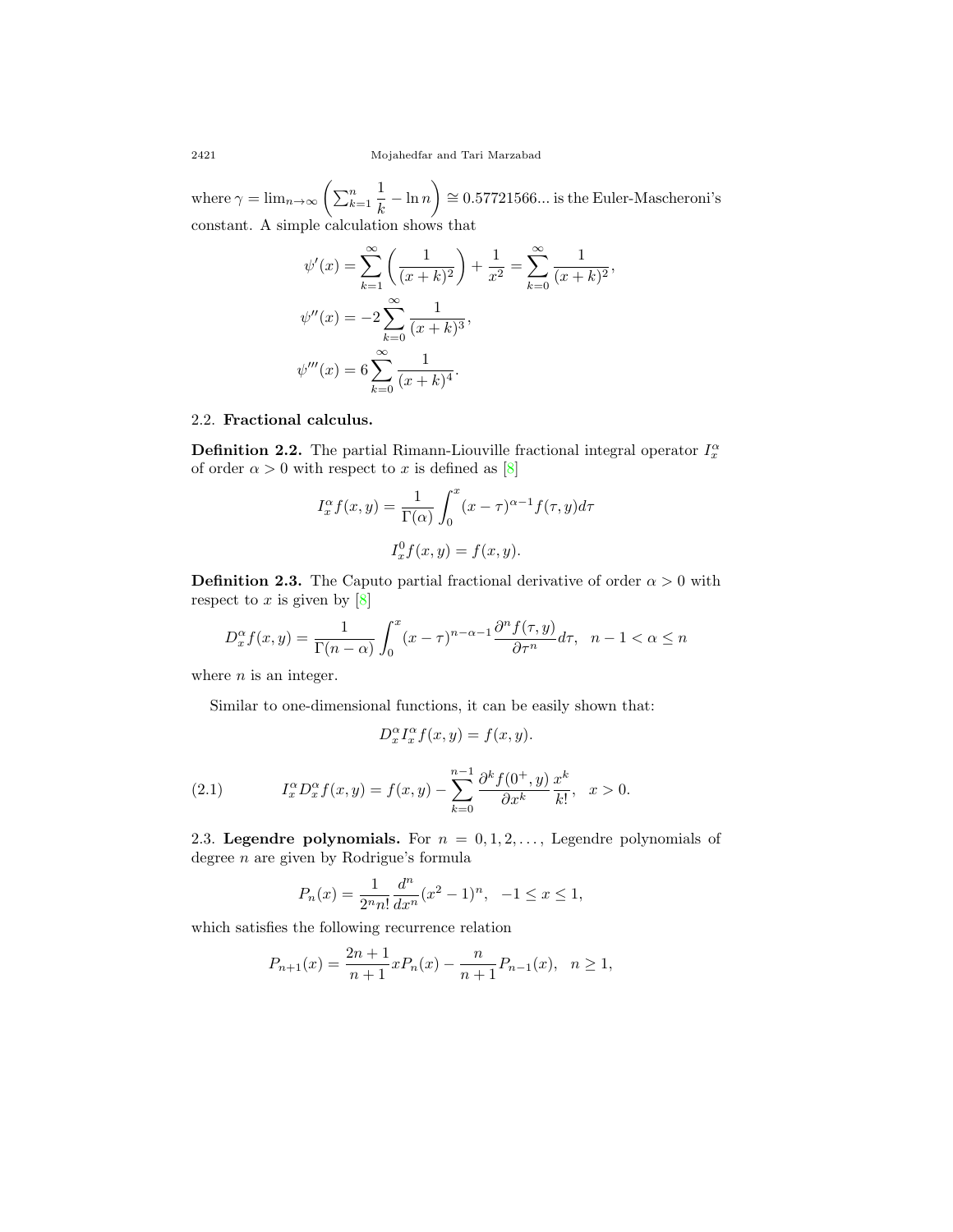with  $P_0(x) = 1$ ,  $P_1(x) = x$ . The following properties hold for the Legendre polynomials[[21\]](#page-17-5):

<span id="page-4-3"></span>(2.2) 
$$
\int_{-1}^{1} P_n(x) P_m(x) dx = 0, \quad n \neq m,
$$

<span id="page-4-4"></span>(2.3) 
$$
\int_{-1}^{1} P_n^2(x) dx = \frac{2}{2n+1},
$$

<span id="page-4-1"></span>(2.4) 
$$
P_n(-1) = (-1)^n, \quad P_n(1) = 1,
$$

<span id="page-4-2"></span>(2.5) 
$$
P'_{n+1}(x) - P'_{n-1}(x) = (2n+1)P_n(x), \quad n \ge 1.
$$

2.4. **2D-LWs and their properties.** The two-dimentional Legendre wavelets  $\psi_{n_1m_1n_2m_2}(x, y)$  $\psi_{n_1m_1n_2m_2}(x, y)$  $\psi_{n_1m_1n_2m_2}(x, y)$  are defined on the interval *D* as [[3\]](#page-16-14)

$$
(2.6) \qquad \left\{ \begin{array}{c} \sqrt{\frac{2m_1+1}{2}\frac{2m_2+1}{2}}2^{(k_1+k_2)/2}P_{m_1}(2^{k_1}x-\widehat{n}_1)P_{m_2}(2^{k_2}y-\widehat{n}_2),\\qquad \qquad \frac{\widehat{n}_1-1}{2^{k_1}}\leq x<\frac{\widehat{n}_1+1}{2^{k_1}}, \ \ \frac{\widehat{n}_2-1}{2^{k_2}}\leq y<\frac{\widehat{n}_2+1}{2^{k_2}},\\qquad \qquad 0, \qquad \qquad \text{other wise}, \end{array} \right.
$$

where  $\hat{n}_1 = 2n_1 - 1$ ,  $\hat{n}_2 = 2n_2 - 1$ ,  $n_1 = 1, 2, \ldots, 2^{k_1 - 1}$ ,  $n_2 = 1, 2, \ldots, 2^{k_2 - 1}$ and  $k_1$ ,  $k_2$  are assumed positive integers. Also  $m_1 = 0, 1, \ldots, M_1 - 1$  and  $m_2 = 0, 1, \ldots, M_2 - 1$  are the order of the Legendre polynomials where  $M_1$  and  $M_2$  are fixed positive integers. Furthermore,  $P_{m_1}$  and  $P_{m_2}$  are the Legendre polynomials of order *m*<sup>1</sup> and *m*2, respectively.

Since the 2D-LWs are orthonormal, so a function  $f \in L^2(D)$  may be expressed in terms of the Legendre wavelets as

$$
f(x,y) = \sum_{n_1=1}^{\infty} \sum_{m_1=0}^{\infty} \sum_{n_2=1}^{\infty} \sum_{m_2=0}^{\infty} c_{n_1 m_1 n_2 m_2} \psi_{n_1 m_1 n_2 m_2}(x,y),
$$

where

(2.7) 
$$
c_{n_1m_1n_2m_2} = \int_0^1 \int_0^1 f(x,y)\psi_{n_1m_1n_2m_2}(x,y)dxdy.
$$

We can approximate the function  $f(x, y)$  by the truncated form

<span id="page-4-0"></span>
$$
f(x,y) \simeq \sum_{n_1=1}^{2^{k_1-1}} \sum_{m_1=0}^{M_1-1} \sum_{n_2=1}^{2^{k_2-1}} \sum_{m_2=0}^{M_2-1} c_{n_1 m_1 n_2 m_2} \psi_{n_1 m_1 n_2 m_2}(x,y).
$$

For simplicity, we write the function  $f(x, y)$  as

$$
f(x, y) \simeq \sum_{i=1}^{\widehat{m}_1} \sum_{j=1}^{\widehat{m}_2} c_{ij} \psi_{ij}(x, y),
$$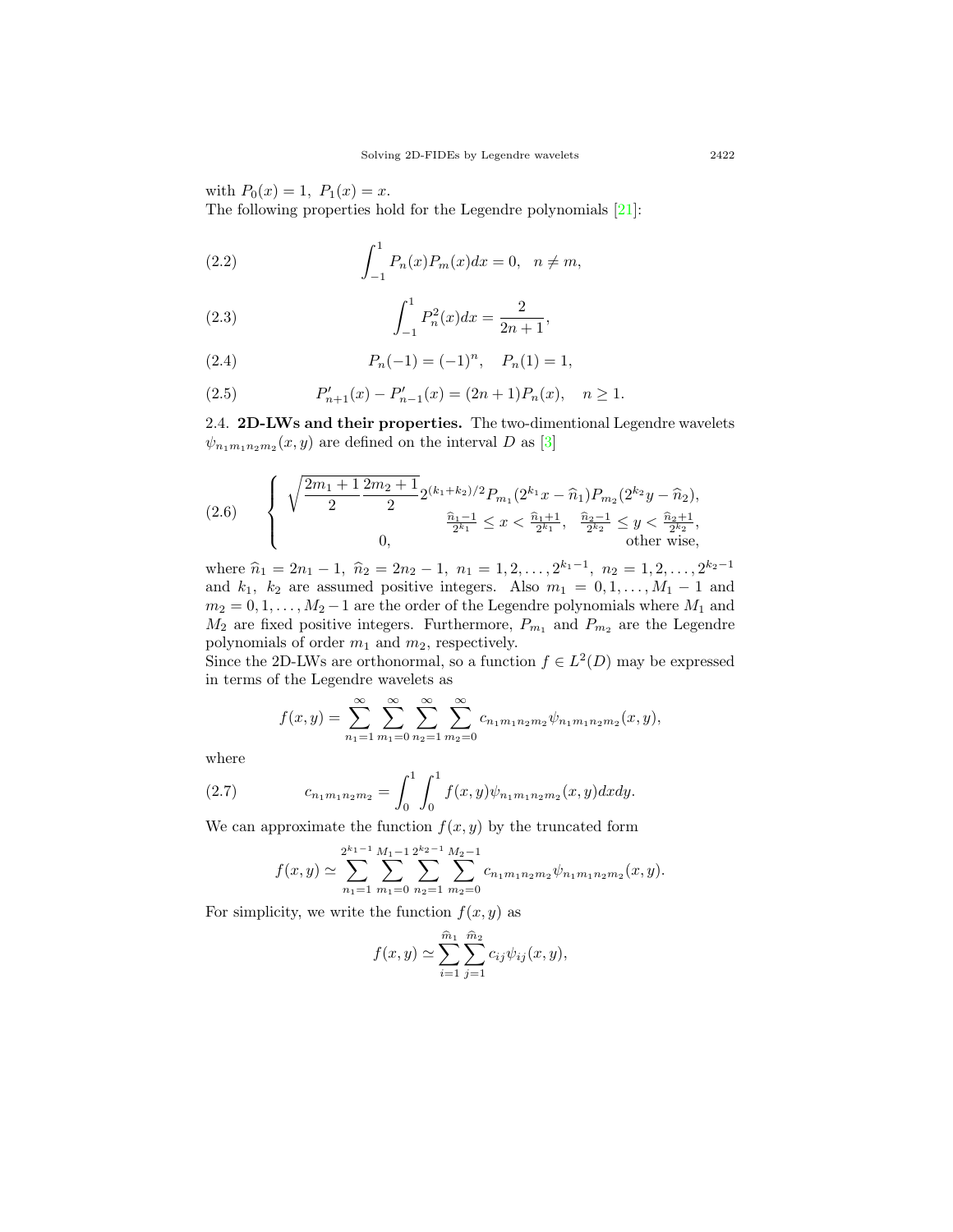where  $\hat{m}_1 = 2^{k_1-1} M_1$ ,  $\hat{m}_2 = 2^{k_2-1} M_2$ ,  $c_{ij} = c_{n_1 m_1 n_2 m_2}$ ,  $\psi_{ij} = \psi_{n_1 m_1 n_2 m_2}$ and *i, j* are determined by the relations  $i = M_1(n_1 - 1) + m_1 + 1$  and  $j =$  $M_2(n_2-1) + m_2 + 1$ , respectively. The above representation, alternatively, can be written as

$$
f(x, y) \simeq C^T \Psi(x, y)
$$

where *C* and  $\Psi(x, y)$  are  $\hat{m}_1 \hat{m}_2$  vectors as

$$
C = [c_{11}, \ldots, c_{1\hat{m}_2}, c_{21}, \ldots, c_{2\hat{m}_2}, \ldots, c_{\hat{m}_1 1}, \ldots, c_{\hat{m}_1 \hat{m}_2}]^T
$$

and

(2.8) 
$$
\Psi(x,y) = [\psi_{11}, \ldots, \psi_{1\widehat{m}_2}, \psi_{21}, \ldots, \psi_{2\widehat{m}_2}, \ldots, \psi_{\widehat{m}_1 1}, \ldots, \psi_{\widehat{m}_1 \widehat{m}_2}]^T.
$$

## <span id="page-5-0"></span>3. **Solution of 2D-IDEs of the fractional order**

An  $\hat{m}_1 \hat{m}_2$ -set of the two-dimensional Block-Pulse functions(2D-BPFs) on the interval *D* is defined as

(3.1) 
$$
b_{ij}(x,y) = \begin{cases} 1, & \frac{i-1}{\hat{m}_1} \leq x < \frac{i}{\hat{m}_1}, \ \frac{j-1}{\hat{m}_2} \leq y < \frac{j}{\hat{m}_2}, \\ 0, & otherwise, \end{cases}
$$

where  $i = 1, 2, \ldots, \hat{m}_1, j = 1, 2, \ldots, \hat{m}_2$ . These functions have disjointness and orthogonality properties [\[4](#page-16-15)].

Similar to given operational matrix of BPFs for fractional integration in[[9](#page-16-16)], the 2D-BPFs operational matrix of the fractional integration( $F^{\alpha}$ ) can be obtained as

<span id="page-5-1"></span>(3.2) 
$$
I_x^{\alpha}(B(x,y)) = F^{\alpha}B(x,y),
$$

where

$$
(3.3) \quad B(x,y) = [b_{11}(x,y),\ldots,b_{1\widehat{m}_2}(x,y),\ldots,b_{\widehat{m}_11}(x,y),\ldots,b_{\widehat{m}_1\widehat{m}_2}(x,y)]^T
$$

and

$$
F^{\alpha} = \frac{1}{\hat{m}_{1}^{\alpha}} \frac{1}{\Gamma(\alpha + 2)}
$$
  
\n
$$
\times \begin{bmatrix}\n1 & 0 & \cdots & 0 & \xi_{1} & 0 & \cdots & 0 & \xi_{2} & \cdots & \xi_{\hat{m}_{1}-1} & 0 & \cdots & 0 \\
0 & 1 & 0 & \cdots & 0 & \xi_{1} & 0 & \cdots & 0 & \xi_{2} & \cdots & \xi_{\hat{m}_{1}-1} & \cdots & 0 \\
\vdots & \vdots & \vdots & \ddots & \ddots & \ddots & \ddots & \ddots & \ddots & \ddots & \ddots & \vdots \\
0 & 0 & 0 & \cdots & 0 & 0 & \cdots & 0 & 0 & \cdots & 0 & 0 & \cdots & 1\n\end{bmatrix}.
$$

The nonzero elements of the above matrix are computed as follows

$$
F_{k,k}^{\alpha} = 1, \ k = 1, 2, \dots, \widehat{m}_1 \widehat{m}_2,
$$
  

$$
F_{i,i+j\widehat{m}_2}^{\alpha} = \xi_j, \ i = 1, \dots, \widehat{m}_1 \widehat{m}_2 - j, \ j = 1, \dots, \widehat{m}_1 - 1,
$$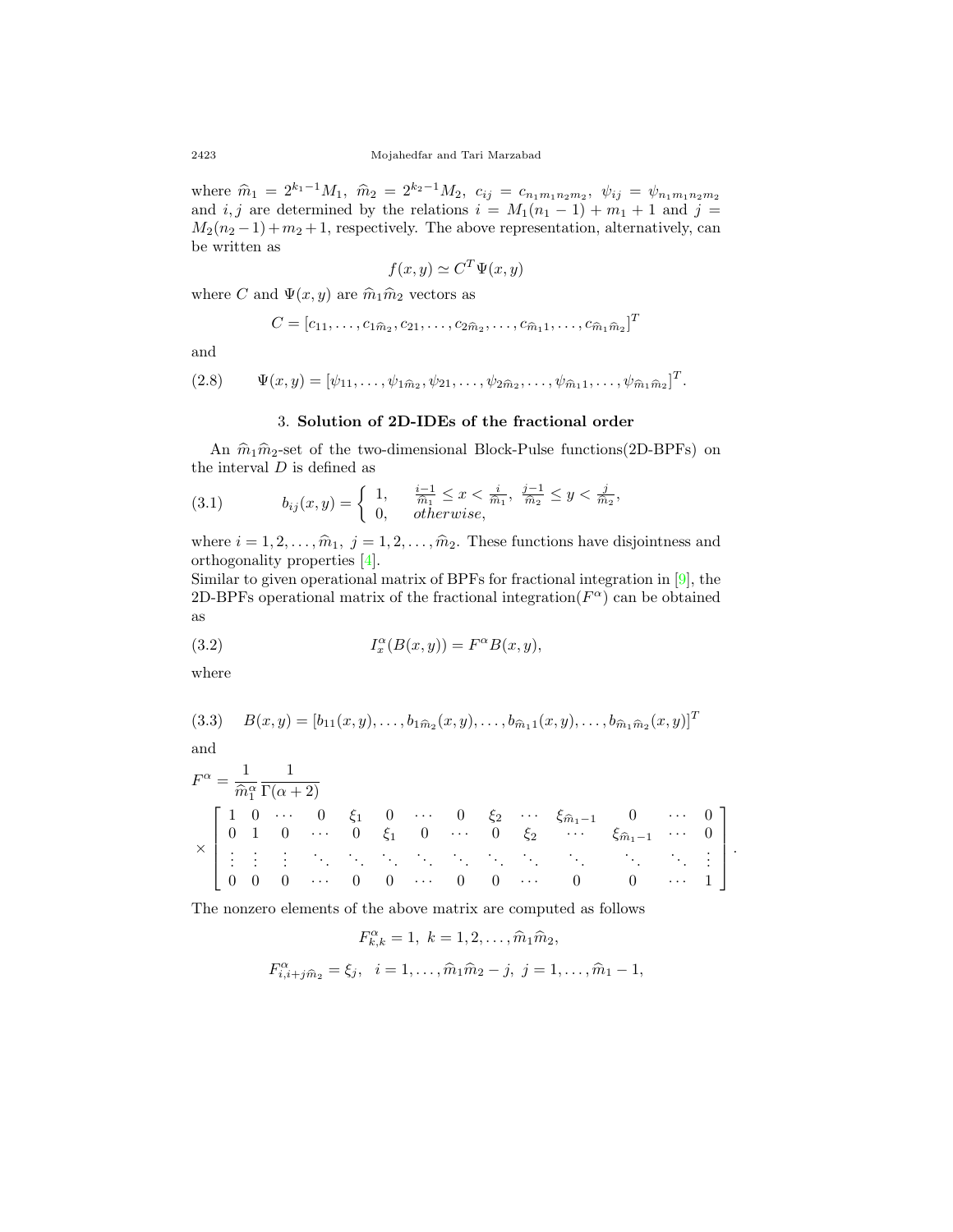where  $\xi_j = (j+1)^{\alpha+1} - 2j^{\alpha+1} + (j-1)^{\alpha+1}$ . The 2D-LWs may be expanded into an  $\widehat{m}_1\widehat{m}_2\text{-term}$  of the 2D-BPFs as

$$
(3.4) \t\t \Psi(x,y) = \Phi B(x,y)
$$

in which

<span id="page-6-6"></span><span id="page-6-0"></span>
$$
\Phi = [\Psi(x_1, y_1), \dots, \Psi(x_1, y_{\hat{m}_2}), \dots, \Psi(x_{\hat{m}_1}, y_1), \dots, \Psi(x_{\hat{m}_1}, y_{\hat{m}_2})]
$$

wherethe vector  $\Psi(x_i, y_j)$  can be obtained from  $(2.8)$  $(2.8)$  $(2.8)$  and

(3.5) 
$$
x_i = \frac{2i-1}{2\hat{m}_1}, \ i = 1, 2, \dots, \hat{m}_1, \ y_j = \frac{2j-1}{2\hat{m}_2}, \ j = 1, 2, \dots, \hat{m}_2.
$$

Now, we can get

(3.6) 
$$
I_x^{\alpha} \Psi(x, y) = P^{\alpha} \Psi(x, y),
$$

where  $P^{\alpha}$  is called the 2D-LWs operational matrix of fractional integration. Using  $(3.2)$  and  $(3.4)$ , we get

(3.7) 
$$
I_x^{\alpha} \Psi(x, y) = I_x^{\alpha} \Phi B(x, y) = \Phi I_x^{\alpha} B(x, y) = \Phi F^{\alpha} B(x, y),
$$

and applying  $(3.6)$  and  $(3.7)$  lead to

<span id="page-6-2"></span><span id="page-6-1"></span>
$$
P^{\alpha} \Phi B(x, y) = P^{\alpha} \Psi(x, y) = \Phi F^{\alpha} B(x, y).
$$

Therefore, one gets

<span id="page-6-4"></span><span id="page-6-3"></span>
$$
P^{\alpha} = \Phi F^{\alpha} \Phi^{-1}.
$$

Tosolve ([1.1\)](#page-2-0), we can approximate the functions  $D_x^{\alpha} f(x, y)$  and  $g(x, y)$  by the Legendre wavelets as

(3.8) 
$$
D_x^{\alpha} f(x, y) \simeq C^T \Psi(x, y),
$$

(3.9) 
$$
g(x,y) \simeq G^T \Psi(x,y),
$$

where

$$
G = [g_{11}, \dots, g_{1\hat{m}_2}, g_{21}, \dots, g_{2\hat{m}_2}, \dots, g_{\hat{m}_1 1}, \dots, g_{\hat{m}_1 \hat{m}_2}]^T,
$$
  
\n
$$
g_{ij} = \int_0^1 \int_0^1 \psi_{ij}(x, y) g(x, y) dx dy.
$$

Nowusing  $(3.6)$  $(3.6)$  and  $(3.8)$ , we obtain

(3.10) 
$$
f(x,y) = I_x^{\alpha} D_x^{\alpha} f(x,y) \simeq I_x^{\alpha} (C^T \Psi(x,y)) = C^T P^{\alpha} \Psi(x,y).
$$

Substituting $(3.8), (3.9)$  $(3.8), (3.9)$  $(3.8), (3.9)$  and  $(3.10)$  $(3.10)$  into  $(1.1)$  $(1.1)$ , implies

<span id="page-6-5"></span>
$$
C^T \Psi(x, y) - \lambda \int_0^y \int_0^x k(x, y, u, v) C^T P^{\alpha} \Psi(u, v) du dv = G^T \Psi(x, y).
$$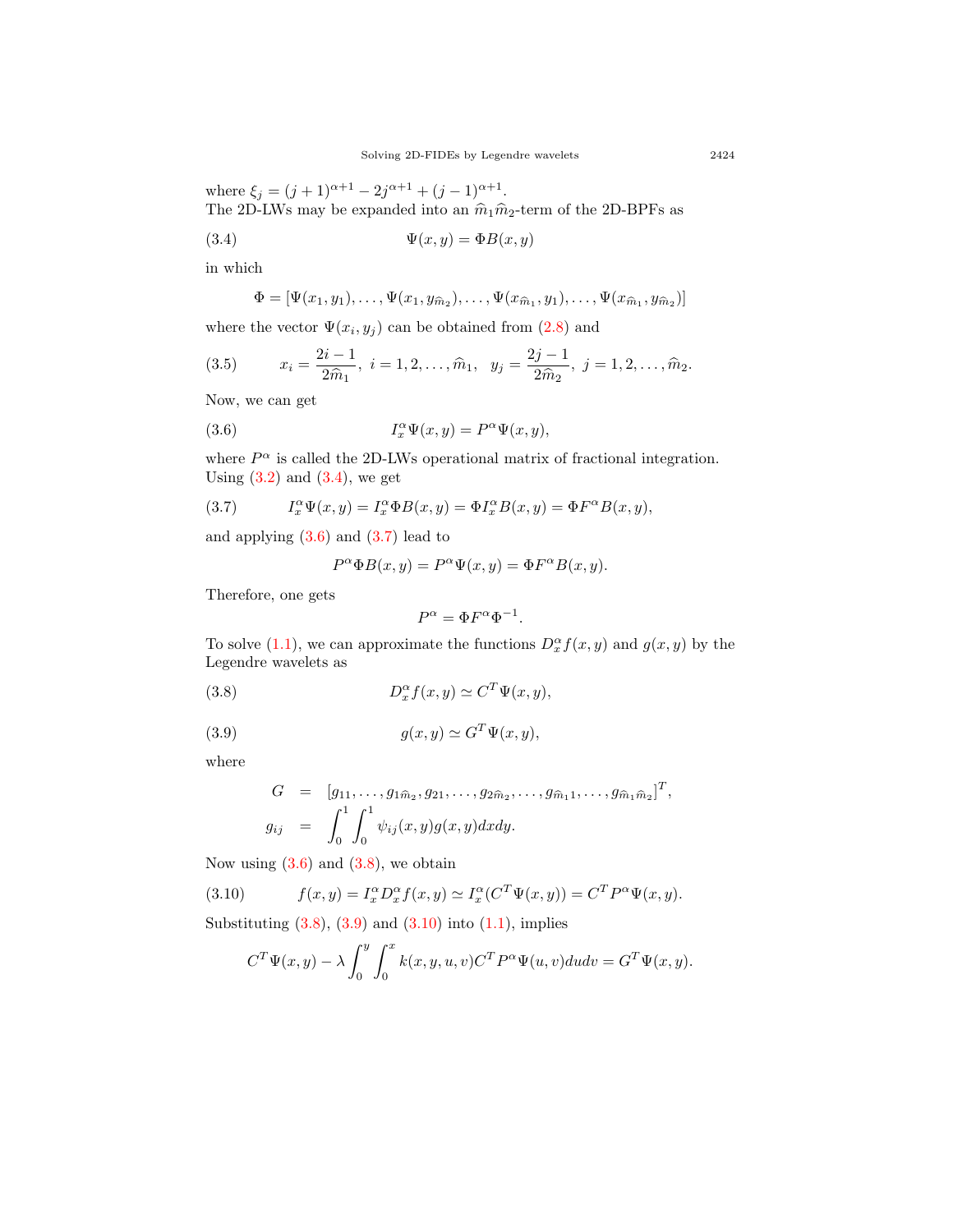Bytaking the collocation points ([3.5\)](#page-6-6), we collocate ([1.1\)](#page-2-0) at  $\hat{m}_1 \hat{m}_2$  points  $(x_i, t_j)$ as follows  $(3.11)$ 

 $y_j$ .

<span id="page-7-0"></span>
$$
CT \Psi(xi, yj) - \lambda \int_0^{y_j} \int_0^{x_i} k(x_i, y_j, u, v) CT P\alpha \Psi(u, v) du dv = GT \Psi(xi,
$$

By setting

$$
s = \frac{2}{x_i}u - 1, \quad t = \frac{2}{t_j}v - 1,
$$

the *y*-intervals  $[0, x_i]$  and *z*-intervals  $[0, y_j]$  are converted into *s* and *t* intervals [*−*1*,* 1]*.* Thus,([3.11](#page-7-0)) can be written as

(3.12) 
$$
C^T \Psi(x_i, y_j) - \lambda \frac{x_i y_j}{4} \int_{-1}^1 \int_{-1}^1 k(x_i, y_j, \frac{x_i}{2}(s+1), \frac{y_j}{2}(t+1)) \times C^T P^{\alpha} \Psi(\frac{x_i}{2}(s+1), \frac{y_j}{2}(t+1)) ds dt = G^T \Psi(x_i, y_j).
$$

Finally using the Gaussian integration formula, we obtain

$$
C^{T}\Psi(x_{i}, y_{j}) - \lambda \frac{x_{i}y_{j}}{4} \sum_{p=1}^{h_{1}} \sum_{q=1}^{h_{2}} w_{1p}w_{2q}k(x_{i}, y_{j}, \frac{x_{i}}{2}(s_{q}+1), \frac{y_{j}}{2}(t_{p}+1))
$$

$$
\times C^{T}P^{\alpha}\Psi(\frac{x_{i}}{2}(s_{q}+1), \frac{y_{j}}{2}(t_{p}+1)) = G^{T}\Psi(x_{i}, y_{j}),
$$
(3.13)
$$
i = 1, 2, ..., \hat{m}_{1}, j = 1, 2, ..., \hat{m}_{2}.
$$

<span id="page-7-1"></span>where  $t_p$  and  $s_q$  are zeros of Legendre polynomials of degrees  $h_1$  and  $h_2$  respectively, and  $w_{1p}$  and  $w_{2q}$  are corresponding weights. By solving this linear system of  $\hat{m}_1 \hat{m}_2$  equations, the approximate solution  $f(x, y)$  is obtained from  $(3.10).$  $(3.10).$  $(3.10).$ 

*Remark* 3.1. The cost of computation for  $(3.13)$  is approximately  $O(\hat{m}_1^2 \hat{m}_2^2)$ .

#### 4. **Error analysis**

In this section, we give a lemma and theorem based on[[10\]](#page-16-7) about error bound and convergence.

<span id="page-7-3"></span>**Lemma 4.1.** *Let*  $D_x^{\alpha} f_{k_1,M_1,k_2,M_2}(x,y)$  *be approximation of*  $D_x^{\alpha} f(x,y)$  *which is obtained by Legendre wavelets. Then*

<span id="page-7-2"></span>
$$
(4.1) \qquad D_x^{\alpha} f(x, y) - D_x^{\alpha} f_{k_1, M_1, k_2, M_2}(x, y) =
$$
  

$$
(4.1) \qquad \sum_{n_1=2^{k_1-1}+1}^{\infty} \sum_{m_1=M_1}^{\infty} \sum_{n_2=2^{k_2-1}+1}^{\infty} \sum_{m_2=M_2}^{\infty} c_{n_1 m_1 n_2 m_2} \psi_{n_1 m_1 n_2 m_2}(x, y).
$$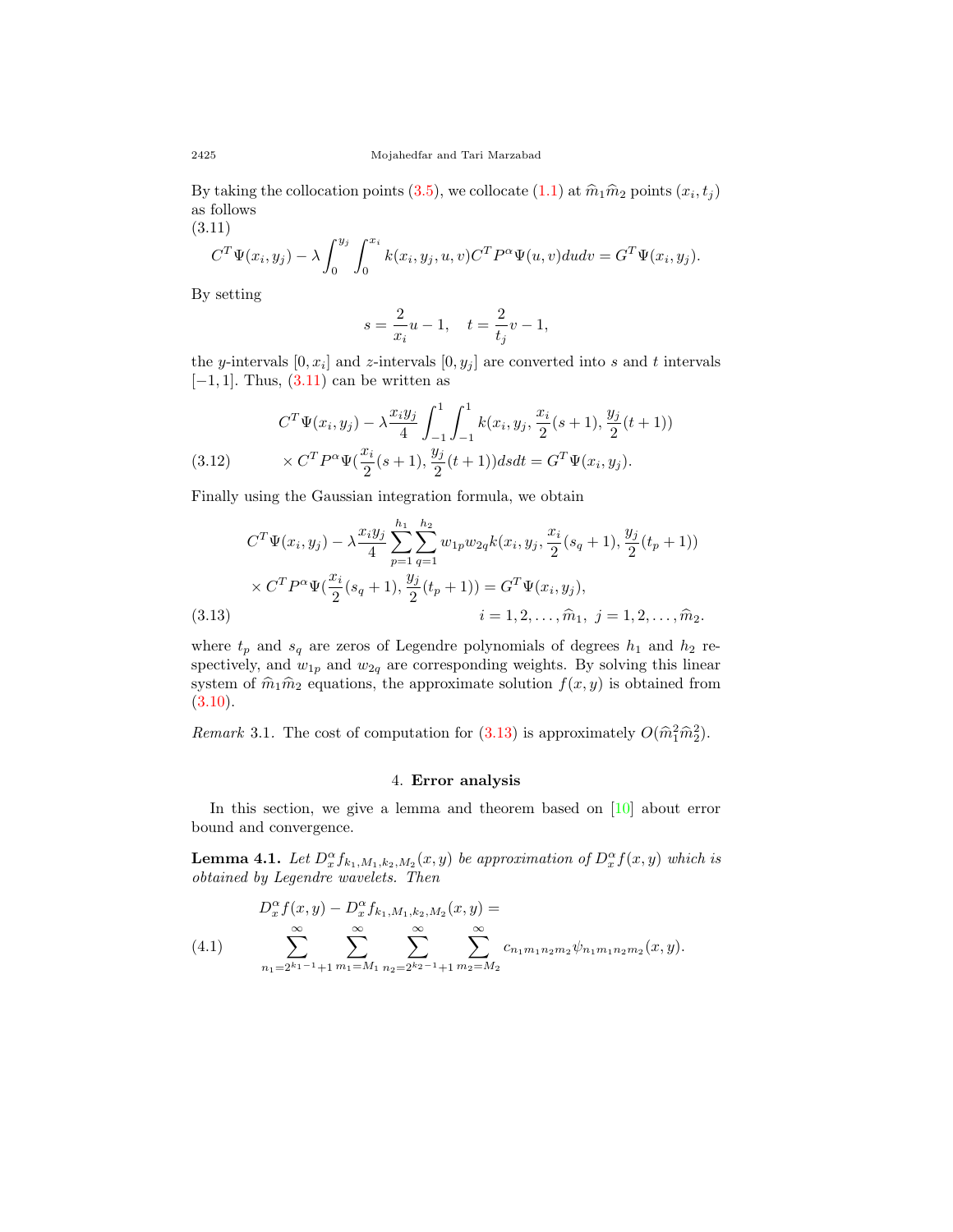*where*

(4.2)  
\n
$$
c_{n_1m_1n_2m_2} = \sqrt{\frac{1}{2^{5k_1+1}(2m_1+1)}\frac{1}{2^{5k_2+1}(2m_2+1)}}
$$
\n(4.3)  
\n
$$
\times \int_{-1}^{1} \int_{-1}^{1} D_x^{\alpha+2} D_y^2 f\left(\frac{\hat{n}_1+u}{2^{k_1}}, \frac{\hat{n}_2+v}{2^{k_2}}\right) \left(\frac{P_{m_1+2}(u) - P_{m_1}(u)}{2m_1+3}\right)
$$
\n(4.4)  
\n
$$
-\frac{P_{m_1}(u) - P_{m_1-2}(u)}{2m_1-1}\left(\frac{P_{m_2+2}(v) - P_{m_2}(v)}{2m_2+3} - \frac{P_{m_2}(v) - P_{m_2-2}(v)}{2m_2-1}\right) dvdu
$$
\n(4.5)

*and*  $u = 2^{k_1}x - \hat{n}_1$ ,  $v = 2^{k_2}y - \hat{n}_2$ .

*Proof.* Since  $D_x^{\alpha} f_{k_1, M_1, k_2, M_2}(x, y)$  is approximation of  $D_x^{\alpha} f(x, y)$ , similar to  $(3.8)$  $(3.8)$ , we have

$$
(4.6)
$$

$$
D_x^{\alpha} f_{k_1,M_1,k_2,M_2}(x,y) = \sum_{n_1=1}^{2^{k_1-1}} \sum_{m_1=0}^{M_1-1} \sum_{n_2=1}^{2^{k_2-1}} \sum_{m_2=0}^{M_2-1} c_{n_1m_1n_2m_2} \psi_{n_1m_1n_2m_2}(x,y),
$$

which leads to [\(4.1\)](#page-7-2).By setting  $2^{k_1}x - \hat{n}_1 = u$ ,  $2^{k_2}y - \hat{n}_2 = v$  and using ([2.7\)](#page-4-0), we have

$$
c_{n_1m_1n_2m_2} = \int_0^1 \int_0^1 D_x^{\alpha} f(x, y) \psi_{n_1m_1n_2m_2}(x, y) dx dy
$$
  
= 
$$
\int_{(\widehat{n}_2 - 1)/2^{k_2}}^{(\widehat{n}_2 + 1)/2^{k_2}} \int_{(\widehat{n}_1 - 1)/2^{k_1}}^{(\widehat{n}_1 + 1)/2^{k_1}} D_x^{\alpha} f(x, y) \sqrt{\frac{2m_1 + 1}{2} \frac{2m_2 + 1}{2}} 2^{(k_1 + k_2)/2}
$$
  

$$
\times P_{m_1}(2^{k_1}x - \widehat{n}_1) P_{m_2}(2^{k_2}y - \widehat{n}_2) dx dy
$$
  
= 
$$
\sqrt{\frac{2m_1 + 1}{2^{k_1+1}} \frac{2m_2 + 1}{2^{k_2+1}}} \int_{-1}^1 \int_{-1}^1 D_x^{\alpha} f\left(\frac{\widehat{n}_1 + u}{2^{k_1}}, \frac{\widehat{n}_2 + v}{2^{k_2}}\right) P_{m_1}(u) P_{m_2}(v) du dv.
$$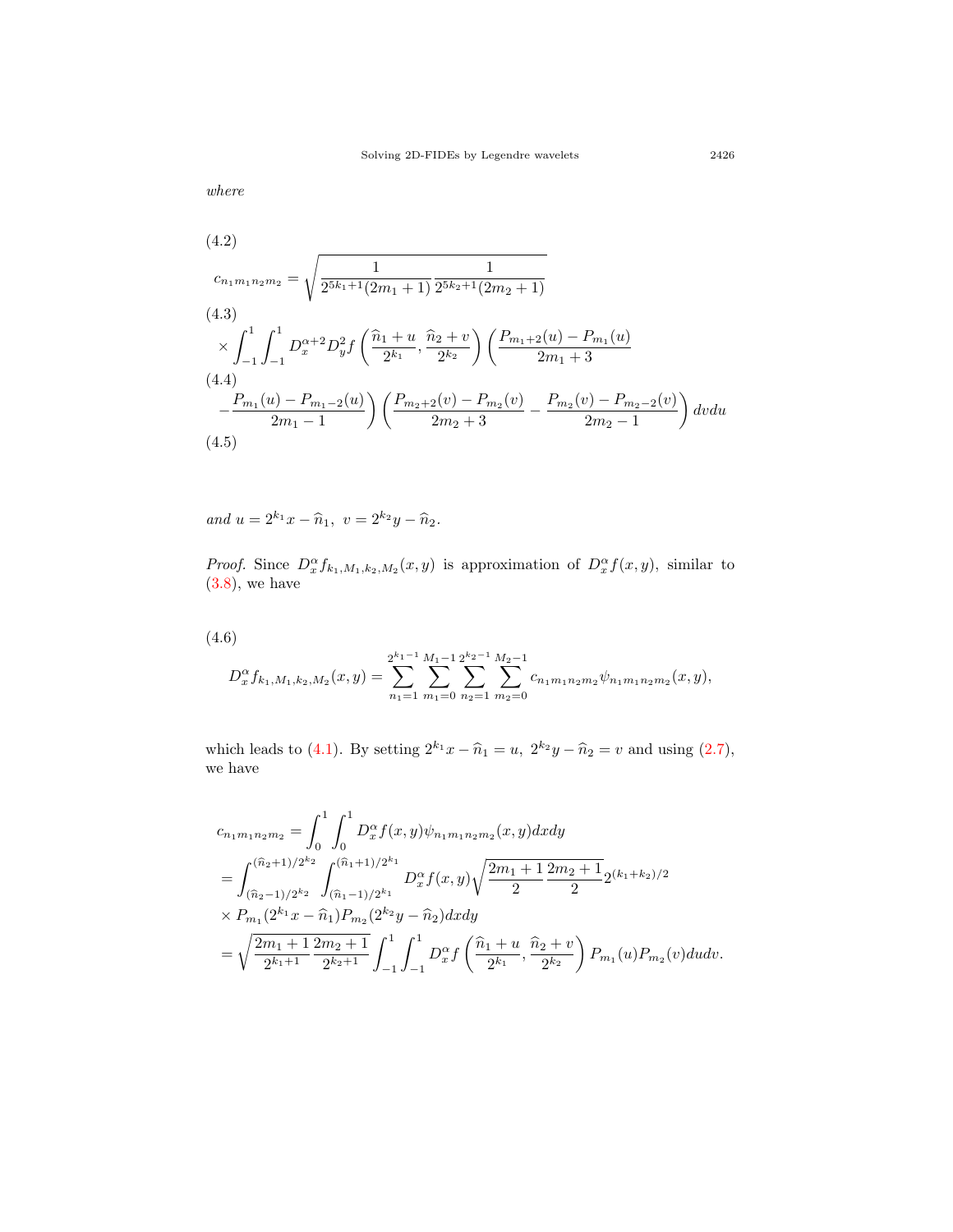Using  $(2.4)$  and  $(2.5)$ , we have

$$
c_{n_1m_1n_2m_2} = \sqrt{\frac{1}{2^{k_1+1}(2m_1+1)} \frac{2m_2+1}{2^{k_2+1}}}
$$
  
\n
$$
\times \int_{-1}^{1} P_{m_2}(v) \int_{-1}^{1} D_x^{\alpha} f\left(\frac{\hat{n}_1+u}{2^{k_1}}, \frac{\hat{n}_2+v}{2^{k_2}}\right) d(P_{m_1+1}(u) - P_{m_1-1}(u)) dv
$$
  
\n
$$
= -\sqrt{\frac{1}{2^{3k_1+1}(2m_1+1)} \frac{2m_2+1}{2^{k_2+1}}} \int_{-1}^{1} P_{m_2}(v) \int_{-1}^{1} D_x^{\alpha+1} f\left(\frac{\hat{n}_1+u}{2^{k_1}}, \frac{\hat{n}_2+v}{2^{k_2}}\right)
$$
  
\n
$$
\times (P_{m_1+1}(u) - P_{m_1-1}(u)) du dv
$$
  
\n
$$
= -\sqrt{\frac{1}{2^{3k_1+1}(2m_1+1)} \frac{2m_2+1}{2^{k_2+1}}} \int_{-1}^{1} P_{m_2}(v) \int_{-1}^{1} D_x^{\alpha+1} f\left(\frac{\hat{n}_1+u}{2^{k_1}}, \frac{\hat{n}_2+v}{2^{k_2}}\right)
$$
  
\n
$$
\times d\left(\frac{P_{m_1+2}(u) - P_{m_1}(u)}{2m_1+3} - \frac{P_{m_1}(u) - P_{m_1-2}(u)}{2m_1-1}\right) dv
$$
  
\n
$$
= \sqrt{\frac{1}{2^{5k_1+1}(2m_1+1)} \frac{2m_2+1}{2^{k_2+1}}} \int_{-1}^{1} P_{m_2}(v) \int_{-1}^{1} D_x^{\alpha+2} f\left(\frac{\hat{n}_1+u}{2^{k_1}}, \frac{\hat{n}_2+v}{2^{k_2}}\right)
$$
  
\n
$$
\times \left(\frac{P_{m_1+2}(u) - P_{m_1}(u)}{2m_1+3} - \frac{P_{m_1}(u) - P_{m_1-2}(u)}{2m_1-1}\right) du dv,
$$

and by the same way for  $p_{m_2}(v)$  we obtain

$$
c_{n_1m_1n_2m_2} = \sqrt{\frac{1}{2^{5k_1+1}(2m_1+1)}\frac{1}{2^{5k_2+1}(2m_2+1)}}
$$
  
\$\times \int\_{-1}^{1} \int\_{-1}^{1} D\_x^{\alpha+2} D\_y^2 f\left(\frac{\hat{n}\_1+u}{2^{k\_1}}, \frac{\hat{n}\_2+v}{2^{k\_2}}\right) \left(\frac{P\_{m\_1+2}(u)-P\_{m\_1}(u)}{2m\_1+3} - \frac{P\_{m\_1}(u)-P\_{m\_1-2}(u)}{2m\_1-1}\right) \left(\frac{P\_{m\_2+2}(v)-P\_{m\_2}(v)}{2m\_2+3} - \frac{P\_{m\_2}(v)-P\_{m\_2-2}(v)}{2m\_2-1}\right) dv du\$.

<span id="page-9-0"></span>**Theorem 4.2.** *Let the assumptions of Lemma* [4.1](#page-7-3) *hold and there exists a positive constant M*˜ *, such that*

$$
|D_x^{\alpha+2}D_y^2f(x,y)| \leq \tilde{M}, \quad \forall (x,y) \in D.
$$

*Then*

$$
\| D_x^{\alpha} f(x, y) - D_x^{\alpha} f_{k_1, M_1, k_2, M_2}(x, y) \|_{E} \leq \left( \frac{\tilde{M}^2}{225} \frac{1}{2^{4k_1} 2^{4k_2}} \psi'''(M_1 - 1.5) \psi'''(M_2 - 1.5) \right)^{1/2}
$$
  
where  $||f(x, y)||_E = (\int_0^1 \int_0^1 f^2(x, y) dy dx)^{1/2}$  and  $\psi(x)$  is the digamma function.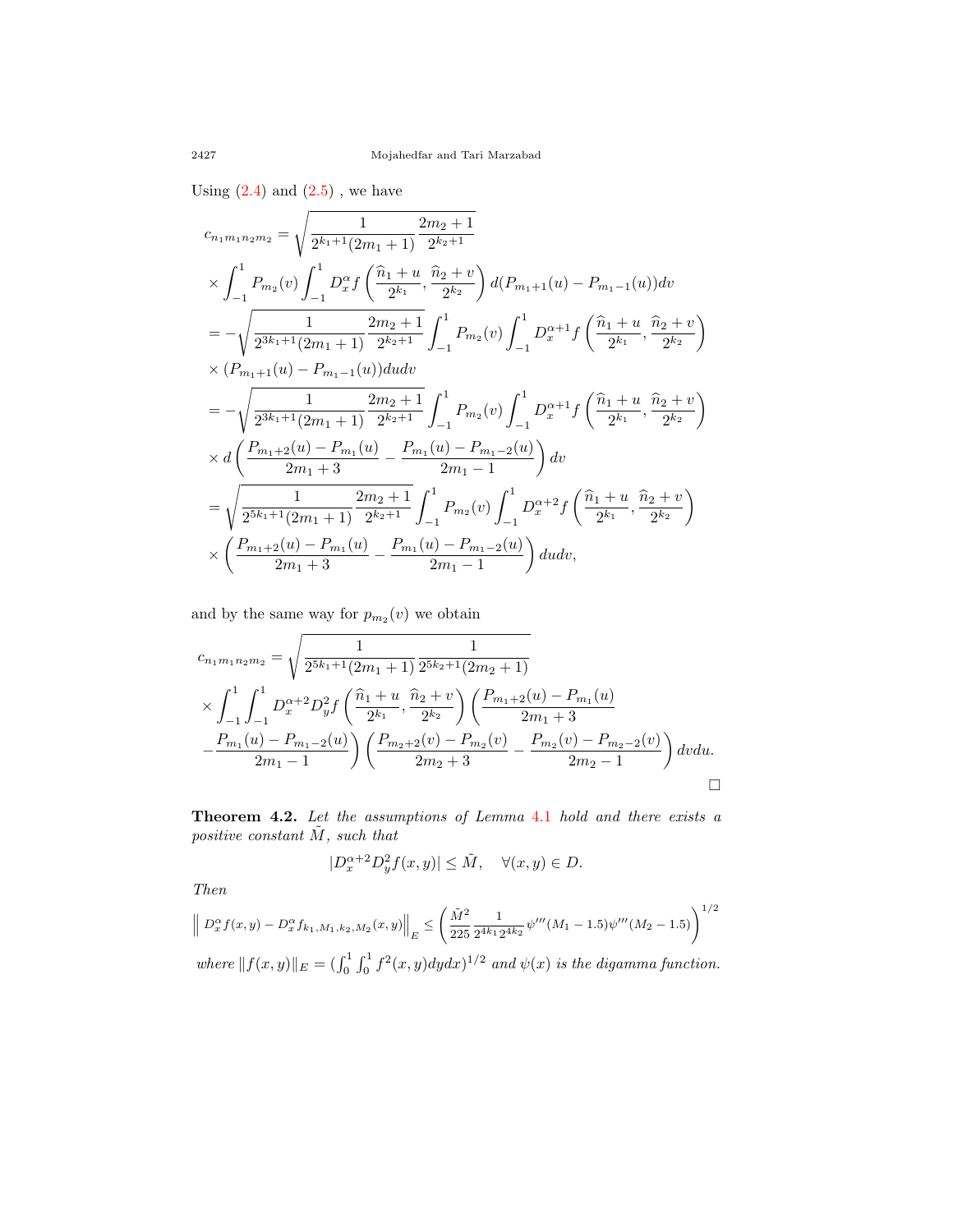*Proof.* The orthonormality of the sequence  $\{\psi_{n_1m_1n_2m_2}\}\$  on *D* implies that  $\int_0^1 \int_0^1 \Psi(x, y) \Psi^T(x, y) dx dy = I$ , where *I* is the identity matrix. Therefore, we get

$$
\left\| D_x^{\alpha} f(x, y) - D_x^{\alpha} f_{k_1, M_1, k_2, M_2}(x, y) \right\|_E^2
$$
  
= 
$$
\sum_{n_1=2^{k_1-1}+1}^{\infty} \sum_{m_1=M_1}^{\infty} \sum_{n_2=2^{k_2-1}+1}^{\infty} \sum_{m_2=M_2}^{\infty} c_{n_1 m_1 n_2 m_2}^2.
$$

By Lemma  $4.1$  and relations  $(2.2)$  and  $(2.3)$ , we have

$$
c_{n_1m_1n_2m_2}^{n_2} \leq \frac{1}{2^{5k_1+1}(2m_1+1)} \frac{1}{2^{5k_2+1}(2m_2+1)}
$$
  
\n
$$
\times \int_{-1}^{1} \int_{-1}^{1} \left| D_x^{\alpha+2} D_y^2 f\left(\frac{\hat{n}_1+u}{2^{k_1}}, \frac{\hat{n}_2+v}{2^{k_2}}\right) \right|^2 du dv
$$
  
\n
$$
\times \int_{-1}^{1} \int_{-1}^{1} \left| \frac{(2m_1-1)P_{m_1+2}(u) - (4m_1+2)P_{m_1}(u) + (2m_1+3)P_{m_1-2}(u)}{(2m_1+3)(2m_1-1)} \right|^2
$$
  
\n
$$
\times \left| \frac{(2m_2-1)P_{m_2+2}(v) - (4m_2+2)P_{m_2}(v) + (2m_2+3)P_{m_2-2}(v)}{(2m_2+3)(2m_2-1)} \right|^2 du dv
$$
  
\n
$$
< \frac{\hat{M}^2}{2^{5k_1}(2m_1+1)2^{5k_2}(2m_2+1)(2m_1+3)^2(2m_1-1)^2(2m_2+3)^2(2m_2-1)^2}
$$
  
\n
$$
\times \left((2m_1-1)^2 \frac{2}{2m_1+5} + (4m_1+2)^2 \frac{2}{2m_1+1} + (2m_1+3)^2 \frac{2}{2m_1-3}\right)
$$
  
\n
$$
\times \left((2m_2-1)^2 \frac{2}{2m_2+5} + (4m_2+2)^2 \frac{2}{2m_2+1} + (2m_2+3)^2 \frac{2}{2m_2-3}\right)
$$
  
\n
$$
< \frac{2^{5k_1}(2m_1+1)2^{5k_2}(2m_2+1)(2m_1+3)^2(2m_1-1)^2(2m_2+3)^2(2m_2-1)^2}{2m_1-3}
$$
  
\n
$$
\times \frac{12(2m_1+3)^2}{2m_1-3} \frac{12(2m_2+3)^2}{2m_2-3}
$$
  
\n
$$
= \frac{
$$

Therefore, we get

$$
\sum_{n_1=2^{k_1-1}+1}^{\infty} \sum_{m_1=M_1}^{\infty} \sum_{n_2=2^{k_2-1}+1}^{\infty} \sum_{m_2=M_2}^{\infty} c_{n_1m_1n_2m_2}^2
$$
  

$$
<144\tilde{M}^2 \sum_{n_1=2^{k_1-1}+1}^{\infty} \frac{1}{(2n_1)^5} \sum_{m_1=M_1}^{\infty} \frac{1}{(2m_1-3)^4} \sum_{n_2=2^{k_2-1}+1}^{\infty} \frac{1}{(2n_2)^5}
$$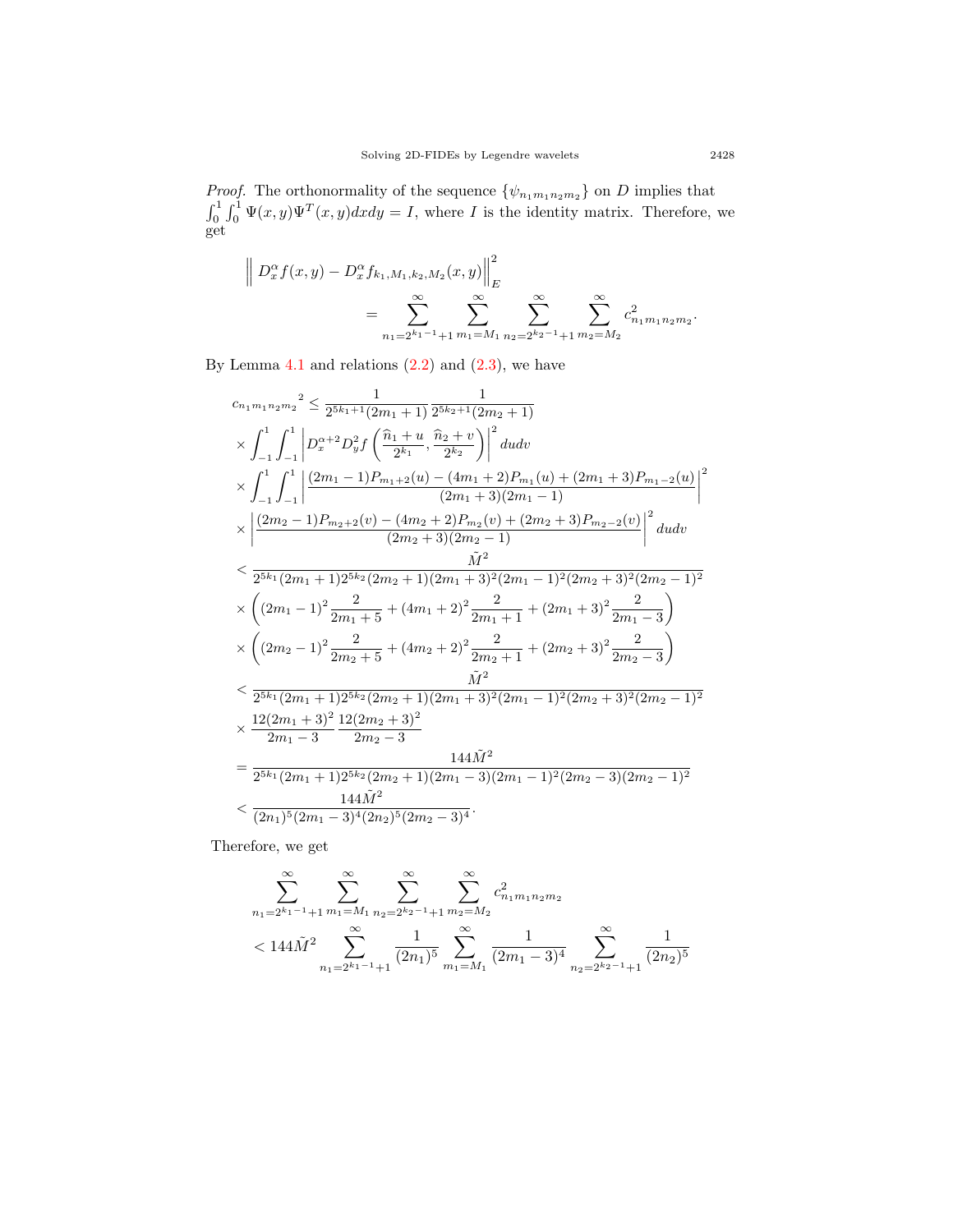2429 Mojahedfar and Tari Marzabad

$$
\times \sum_{m_2=M_2}^{\infty} \frac{1}{(2m_2-3)^4} \le \frac{\tilde{M}^2}{225} \frac{1}{2^{4k_1} 2^{4k_2}} \psi'''(M_1-1.5) \psi'''(M_2-1.5).
$$

Then, we obtain

$$
\left\| D_x^{\alpha} f(x,y) - D_x^{\alpha} f_{k_1,M_1,k_2,M_2}(x,y) \right\|_E^2 \le \frac{\tilde{M}^2}{225} \frac{1}{2^{4k_1} 2^{4k_2}} \psi'''(M_1 - 1.5) \psi'''(M_2 - 1.5),
$$

which implies

$$
\left\| D_x^{\alpha} f(x,y) - D_x^{\alpha} f_{k_1,M_1,k_2,M_2}(x,y) \right\|_E \leq \left( \frac{\tilde{M}^2}{225} \frac{1}{2^{4k_1} 2^{4k_2}} \psi'''(M_1 - 1.5) \psi'''(M_2 - 1.5) \right)^{1/2}.
$$

It completes the proof.  $\Box$ 

Note that  $||D_x^{\alpha} f(x,y) - D_x^{\alpha} f_{k_1,M_1,k_2,M_2}(x,y)||_E = O(N_1^{-1} N_2^{-1})$  with  $N_1 =$  $2^{2k_1}$  and  $N_2 = 2^{2k_2}$ .

**Corollary 4.3.** *Under the assumptions of Theorem* [4.2](#page-9-0)*, we have*

$$
||D_x^{\alpha} f(x, y) - D_x^{\alpha} f_{k_1, M_1, k_2, M_2}(x, y)||_E \to 0.
$$

*Using* [\(2.1\)](#page-3-0)*, in view of* ([1.2](#page-2-1))*, we get*

$$
|| f(x, y) - f_{k_1, M_1, k_2, M_2}(x, y)||_E \to 0,
$$

*when*  $M_1, M_2$  *is fixed and*  $k_1, k_2 \rightarrow \infty$ *.* 

## 5. **Numerical results**

In this section, we apply the proposed method based on the two-dimensional Legendre wavelets for some examples to show the efficiency and accuracy of the method.

<span id="page-11-0"></span>**Example 5.1.** Consider the linear two-dimensional fractional integro-differential equation (See[[11](#page-16-17)])

$$
D_x^{0.5}f(x,y) - \int_0^y \int_0^x (x^2y + u)f(u, v)dudv = 4y\sqrt{\frac{x}{\pi}} - \frac{1}{2}x^4y^3 - \frac{1}{3}x^3y^2
$$

subject to the initial condition  $f(0, y) = 0$ . The exact solution of this equation is  $f(x, y) = 2xy$ . The values of absolute errors at some points are shown in Table [1](#page-12-0) for different values of  $k_1$  and  $k_2$ . According to this table, we observe that the results are improved when the numbers  $k_1$  and  $k_2$  increase.

<span id="page-11-1"></span>**Example 5.2.** Consider the equation

$$
D_x^{0.75} f(x,y) - \int_0^y \int_0^x (y+v) f(u,v) du dv = \frac{6.4}{\Gamma(0.25)} y x^{5/4} - \frac{5}{18} x^3 y^3
$$

such that  $f(0, y) = 0$ , with the exact solution  $f(x, y) = x^2y$ . Here, we also use the approximate *L*2-norm of absolute error as

$$
\| e(x,y) \|_2 = \left( \int_0^1 \int_0^1 e(x,y)^2 dx dy \right)^{1/2}.
$$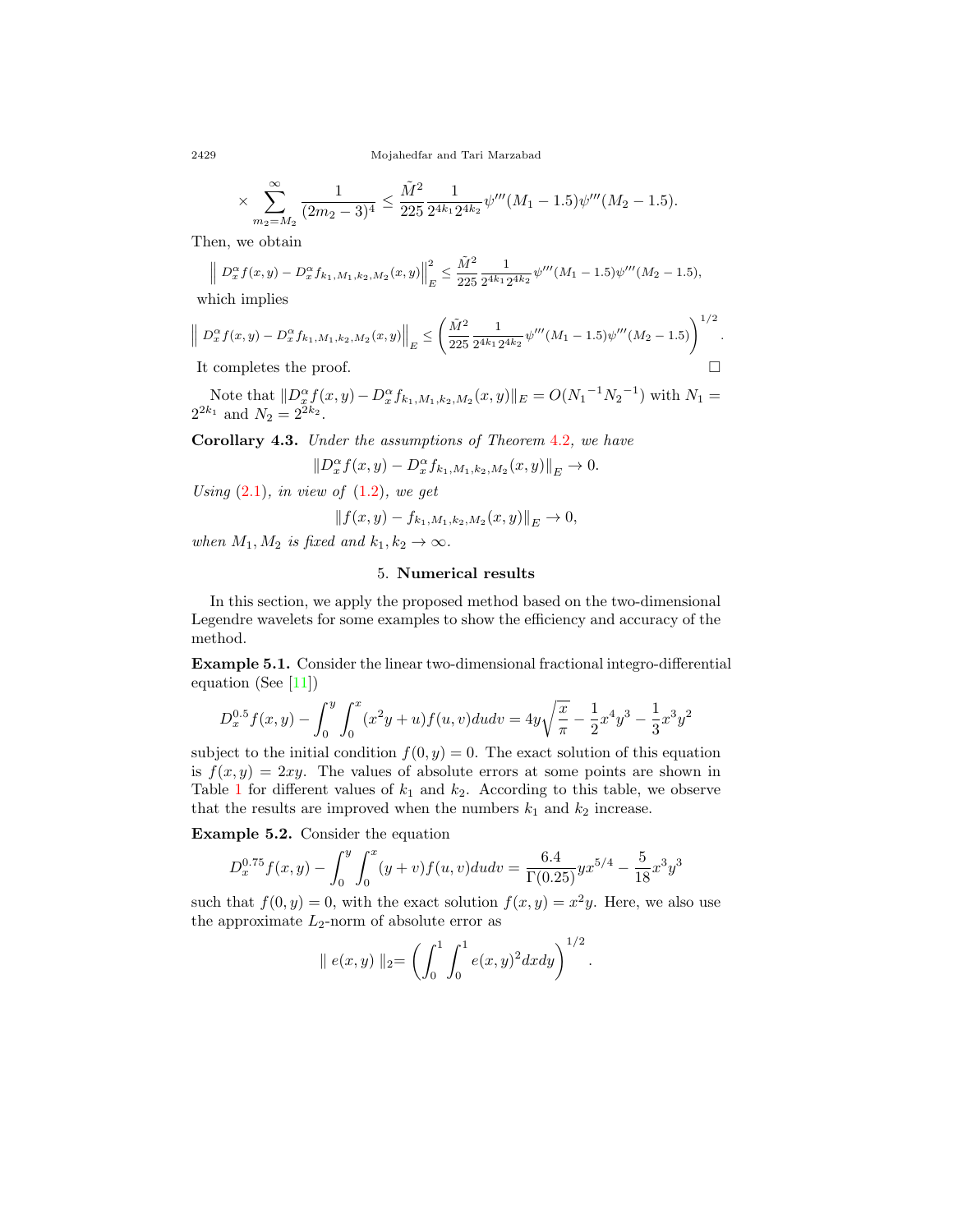| (x,t)      | $k_1 = 3, k_2 = 3$ | $k_1 = 4, k_2 = 4$ | $k_1 = 5, k_2 = 5$ |
|------------|--------------------|--------------------|--------------------|
| (0.1, 0.8) | $0.8674e-2$        | $0.1173e-3$        | $0.1250e-3$        |
| (0.2, 0.6) | $0.2026e-3$        | $0.1805e-3$        | $0.2751e-4$        |
| (0.3, 0.8) | $0.6235e-3$        | $0.9276e-4$        | $0.1189e-4$        |
| (0.4, 0.6) | $0.2376e-3$        | $0.2710e-4$        | $0.1395e-5$        |
| (0.5, 0.5) | 0.8078e-4          | $0.7309e-5$        | $0.4065e-5$        |
| (0.6, 0.5) | $0.6571e-4$        | $0.3884e-4$        | $0.1174e-4$        |
| (0.7, 0.3) | $0.1011e-3$        | $0.3548e-4$        | 0.9798e-5          |
| (0.8, 0.4) | $0.3268e-3$        | $0.9069e-4$        | $0.2406e-4$        |
| (0.9, 0.9) | $0.2395e-2$        | $0.6179e-3$        | $0.1607e-3$        |

<span id="page-12-0"></span>Table 1. Numerical results of example [5.1](#page-11-0)

The valuse of error at some points together with *L*2-norm errors are reported in Table [2](#page-12-1).

<span id="page-12-1"></span>Table 2. Numerical results of Example [5.2](#page-11-1)

| (x,t)       | $k_1 = 3, k_2 = 3$ | $k_1 = 4, k_2 = 4$ | $k_1 = 5, k_2 = 5$ |
|-------------|--------------------|--------------------|--------------------|
| (0,0.7)     | $0.5624e-2$        | $0.1404e-2$        | $0.3508e-3$        |
| (0.1, 0.3)  | $0.2124e-2$        | $0.1636e-3$        | $0.1342e-3$        |
| (0.3, 0.8)  | $0.1688e-2$        | $0.1456e-2$        | $0.1099e-3$        |
| (0.4, 0.2)  | $0.1429e-2$        | $0.1087e-3$        | $0.8962e-4$        |
| (0.6, 0.6)  | $0.4400e-2$        | $0.3248e-3$        | $0.2700e-3$        |
| (0.7, 0.5)  | $0.1122e-2$        | 0.8878e-3          | $0.6759e-4$        |
| (0.8, 0.4)  | 0.8837e-3          | $0.7061e-3$        | $0.5285e-4$        |
| (0.9, 0.9)  | $0.7037e-2$        | 0.5898e-3          | $0.4090e-3$        |
| $L_2$ -norm | $0.3133e-2$        | $0.7745e-3$        | $0.1974e-3$        |

The plots of the absolute errors for Example [5.2](#page-11-1) are also shown in Figure [1](#page-13-0). We observe that, the higher accuracy can be obtained by taking larger values of  $k_1$  and  $k_2$ .

<span id="page-12-2"></span>**Example 5.3.** Consider the equation

$$
D_x^{0.5} f(x, y) - \int_0^y \int_0^x (x \cos(u) + yv) f(u, v) du dv = \frac{2\sin(y)\sqrt{x}}{\Gamma(0.5)} + x - x \cos(x)
$$
  

$$
-x^2 \sin(x) - x \cos(y) + x \cos(x) \cos(y) + x^2 \sin(x) \cos(y) - \frac{1}{2} x^2 y \sin(y) + \frac{1}{2} x^2 y^2 \cos(y)
$$

with initial condition  $f(0, y) = 0$  and exact solution  $f(x, y) = x \sin(y)$ . We solve this problem for  $M_1 = M_2 = 4$  and  $k_1 = k_2 = 2, 3, 4$ . The numerical results are reported in Table [3](#page-15-0) and plotted in Figure [2](#page-14-0). Clearly, the accuracy is very satisfactory. Moreover, higher accuracy can be achieved by taking higherorder approximations.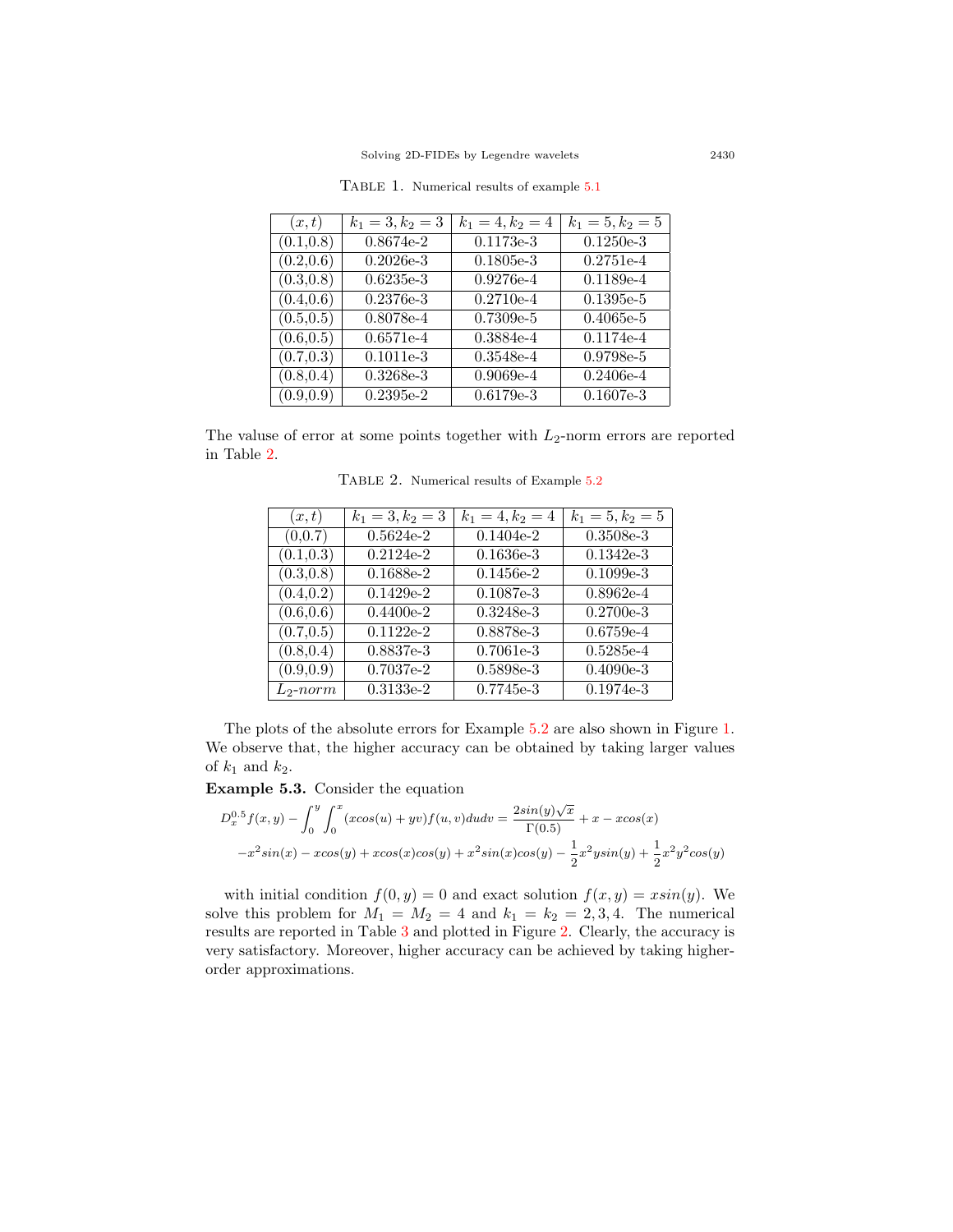

<span id="page-13-0"></span>FIGURE 1. The plots of the absolute errors of example [5.2](#page-11-1) for different values of  $k_1, k_2$  and  $M_1 = M_2 = 2$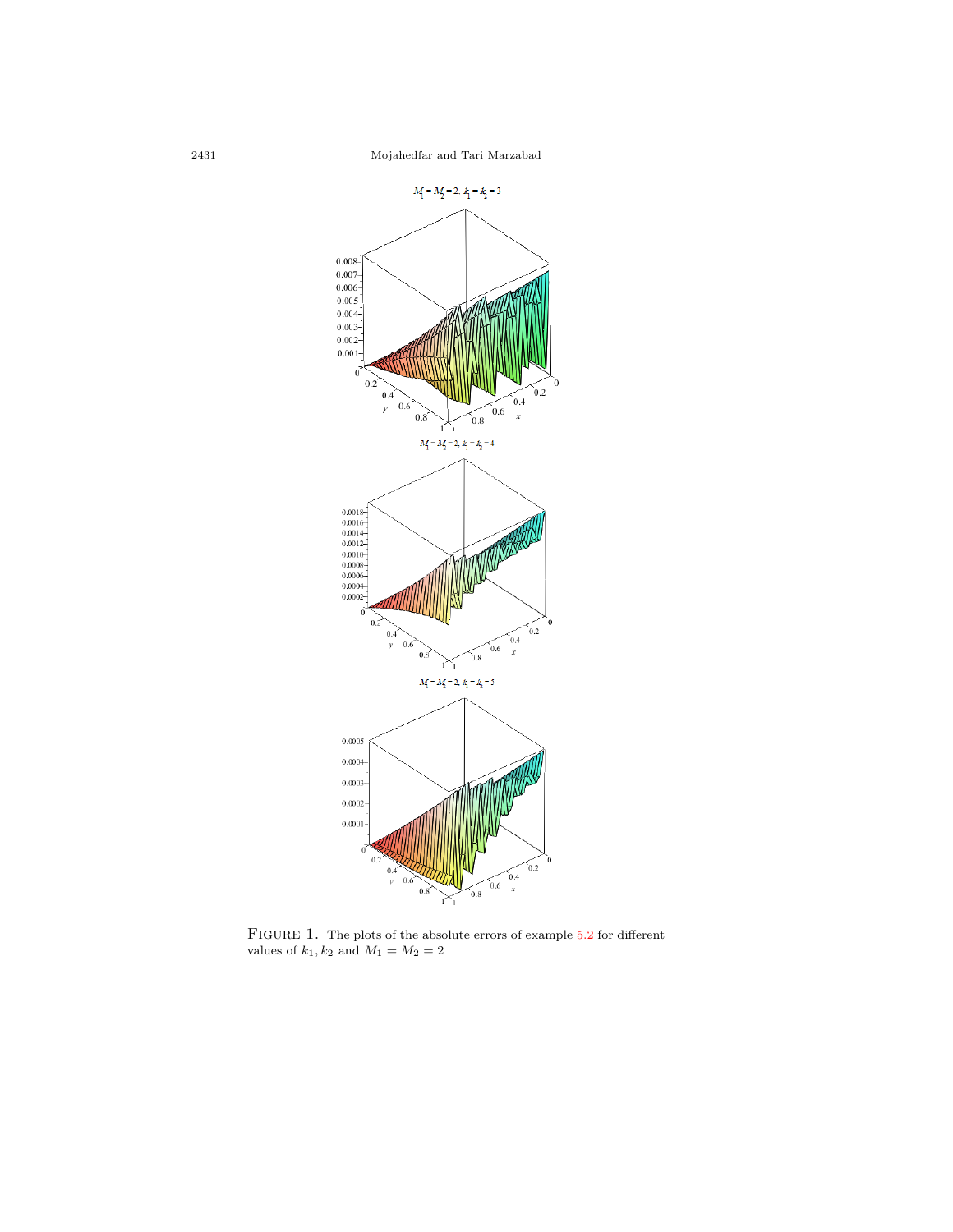Solving 2D-FIDEs by Legendre wavelets 2432



<span id="page-14-0"></span>FIGURE 2. The plots of the absolute errors of example  $5.3$  for different values of  $k_1, k_2$  and  $M_1 = M_2 = 4$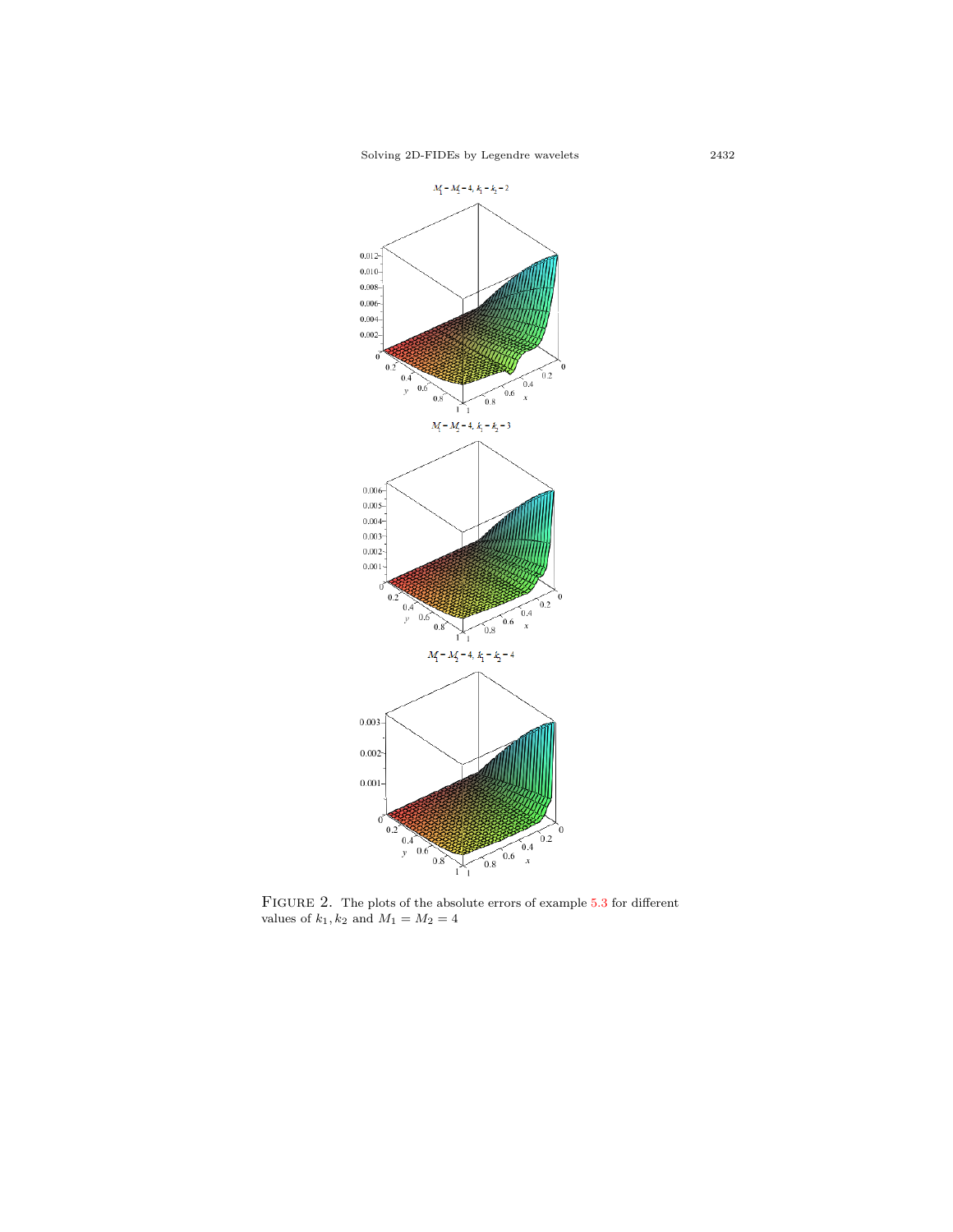| (x,t)      | $k_1 = 2, k_2 = 2$ | $k_1 = 3, k_2 = 3$ | $k_1 = 4, k_2 = 4$ |
|------------|--------------------|--------------------|--------------------|
| (0.1, 0.1) | $0.6417e-3$        | $0.1599e-3$        | 0.5398-4           |
| (0.2, 0.2) | $0.6384e-3$        | $0.2155e-3$        | $0.5185e-4$        |
| (0.3, 0.3) | $0.8544e-3$        | $0.1566e-3$        | $0.6503e-4$        |
| (0.4, 0.4) | 0.8798e-3          | $0.2122e-3$        | 0.7688e-4          |
| (0.5, 0.5) | $0.4962e-3$        | $0.2477e-3$        | $0.8809e-4$        |
| (0.6, 0.6) | $0.7754e-3$        | $0.2971e-3$        | $0.9899e-4$        |
| (0.7, 0.7) | $0.1021e-2$        | $0.3662e-3$        | $0.1226e-3$        |
| (0.8, 0.8) | $0.1311e-2$        | 0.4738e-3          | $0.1599e-3$        |
| (0.9, 0.9) | $0.5624e-2$        | $0.6344e-3$        | $0.2246e-3$        |

<span id="page-15-0"></span>TABLE 3. Numerical results of example [5.3](#page-12-2)

<span id="page-15-2"></span>**Example 5.4.** Consider the equation

$$
D_x^{\alpha} f(x, y) - \int_0^y \int_0^x f(u, v) du dv = e^{2y} + \frac{1}{4}x^2 - \frac{1}{4}x^2 e^{2y}
$$

subject to the initial condition  $f(0, y) = 0$ . The exact solution of this problem for  $\alpha = 1$  is  $f(x, y) = xe^{2y}$ . The numerical results are given in Table [4.](#page-15-1) We see that the numerical solution is very closed to the exact solution when  $\alpha = 1$ . Also, results of Table [4](#page-15-1) illustrates that, when  $\alpha$ , the approximate solution, tends to the exact solution  $\alpha \to 0$ .

<span id="page-15-1"></span>Table 4. Numerical results of example [5.4](#page-15-2)

| (x,t)      | $\alpha = 0.7$ | $\alpha = 0.8$ | $\alpha = 0.9$ | $\alpha = 1$ | Exact solution |
|------------|----------------|----------------|----------------|--------------|----------------|
| (0.1, 0.1) | 0.26601        | 0.20659        | 0.15935        | 0.12214      | 0.12214        |
| (0.2, 0.2) | 0.53239        | 0.44194        | 0.36432        | 0.29836      | 0.29836        |
| (0.3, 0.3) | 0.86665        | 0.74817        | 0.64156        | 0.54663      | 0.54663        |
| (0.4, 0.4) | 1.29938        | 1.15276        | 1.01614        | 0.89021      | 0.89021        |
| (0.5, 0.5) | 1.86431        | 1.68793        | 1.51904        | 1.35913      | 1.35914        |
| (0.6, 0.6) | 2.60016        | 2.39255        | 2.18912        | 1.99205      | 1.99207        |
| (0.7, 0.7) | 3.55669        | 3.31648        | 3.07616        | 2.83857      | 2.83864        |
| (0.8, 0.8) | 4.79588        | 4.52245        | 4.24337        | 3.96219      | 3.96242        |
| (0.9, 0.9) | 6.39578        | 6.08985        | 5.77115        | 5.44400      | 5.44468        |

#### 6. **Conclusion**

In this paper, the two-dimensional Legendre wavelets are developed for solving two-dimensional fractional integro-differential equations. The convergence results also are investigated. Numerical results confirm convergency of the method, too. It seems that, the presented method can be applied for solving multi-order partial fractional integro-differential equations.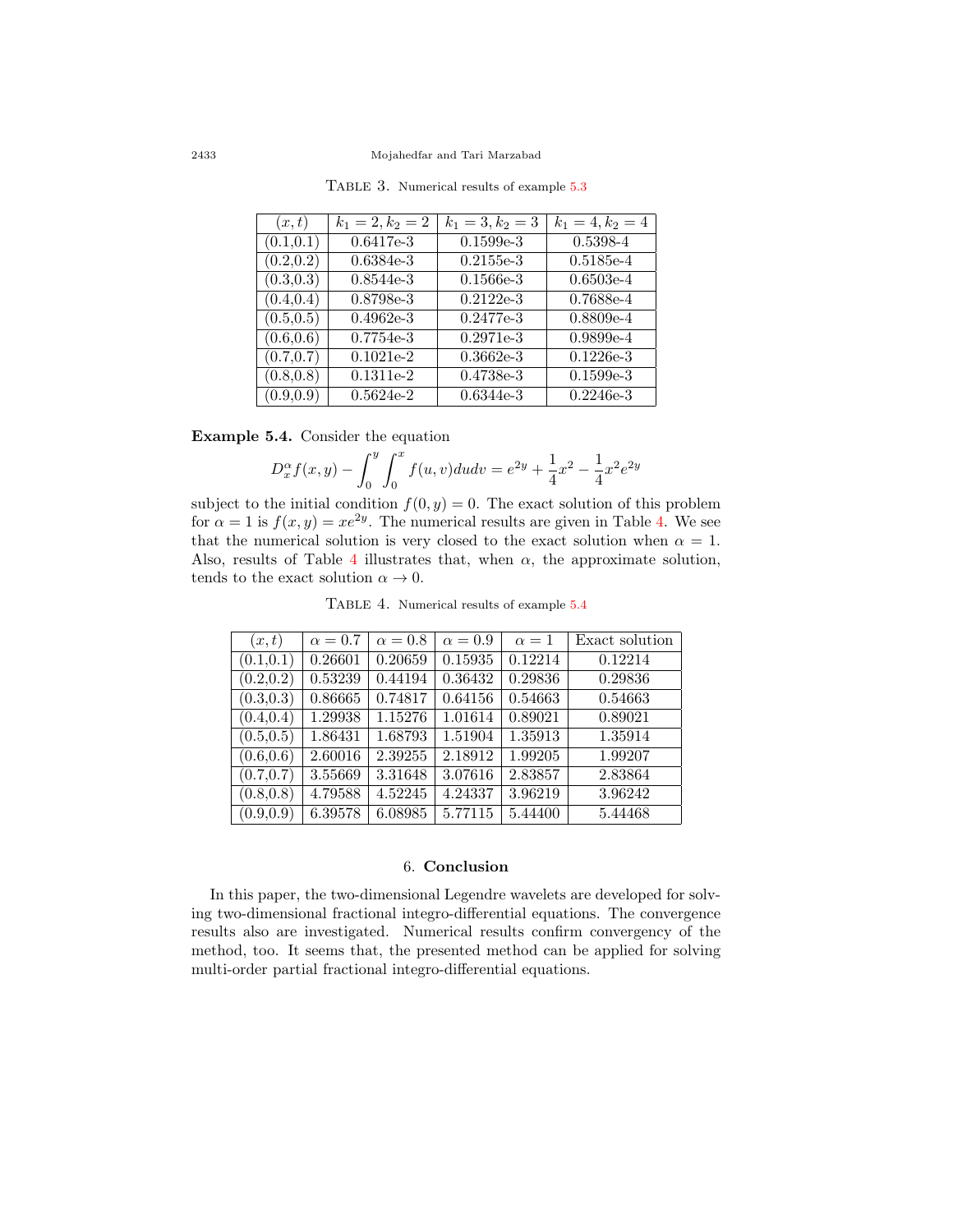#### **Acknowledgement**

The authors would like to thank Professor S. Shahmorad and the anonymous referees for their valuable comments and suggestions which improved the quality of the paper.

#### **REFERENCES**

- <span id="page-16-12"></span>[1] M. Abramowitz and I.A. Stegun, Handbook of Mathematical Functions with Formulas and Mathematical Tables, Dover, NewYork, 1965.
- <span id="page-16-0"></span>[2] RT. Baillie, Long memory processes and fractional integration in econometrics, *J. Econometrics* **73** (1996) 5–59.
- <span id="page-16-14"></span>[3] E. Banifatemi, M. Razzaghi and S. Yousefi, Two-dimensional Legendre wavelets method for the Mixed Volterra-Fredholm integral equations, *J. Vib. Control* **13** (2007), no. 11, 1667–1675.
- <span id="page-16-15"></span>[4] M.S. EL-Azab, I.L. EL-Kalla and S.A. EL-Morsy, Solution of KDVB equation via Block-Pulse functions method, *Electron. J. Math. Anal. Appl.* **1** (2013), no. 2, 361– 367.
- <span id="page-16-1"></span>[5] R. Gorenflo and F. Mainardi, Fractional calculus: integral and differential equations of fractional order, in: Fractals and Fractional Calculus in Cintinuum Mechanics, pp. 223–276, Springer Verlag, Wien-New York, 1997.
- <span id="page-16-2"></span>[6] R. Hilfer, Application of Fractional Calculus in Phyisics, World Scientific, Singapore, 2000.
- <span id="page-16-11"></span>[7] S.A. Hosseini, S. Shahmorad and A.Tari, Existence of an *Lp*-solution for two dimensional integral equations of the Hammerstein type, *Bull. Iranian Math. Soc.* **40** (2014), no. 4, 851–862.
- <span id="page-16-13"></span>[8] A.A. Kilbas, H.M. Srivastava and J.J. Trujiilo, Theory and Applications of Fractional Differential Equations, Elsevier, Amsterdam, 2006.
- <span id="page-16-16"></span>[9] A. Kilicman and ZAA. Al Zhour, Kronecker operational matrices for fractional calculus and some applications, *Appl. Math. Comput.* **187** (2007) 250–265.
- <span id="page-16-7"></span>[10] Z. Menga, L. Wanga, H. Lib and W. Zhangb, Legendre wavelets method for solving fractional integro-differential equations, *Int. J. Comput. Math.* **92** (2015), no. 6, 1275– 1291.
- <span id="page-16-17"></span>[11] M.A. Mohammed and F.S. Fadhel, Solution of two-dimensional fractional order volterra integro-differential equations, *J. Al-Nahrain Univ.* **12** (2009), no. 4, 185–189.
- <span id="page-16-8"></span>[12] S. Momani, An explicit and numerical solutions of the fractional KdV equation, *Math. Comput. Simulation* **70** (2005) 110–118.
- <span id="page-16-5"></span>[13] S. Momani and M. Noor, Numerical methods for fourth order fractional integrodifferential equations, *Appl. Math. Comput.* **182** (2006) 754–760.
- <span id="page-16-9"></span>[14] S. Momani and Z. Odibat, Analytical approach to linear fractional partial differential equations arising in fluid mechanics, *Phys. Lett. A* **355** (2006) 271–279.
- <span id="page-16-6"></span>[15] Y. Nawaz, Variational iteration method and homotopy perturbation method for fourthorder fractional integro-differential equations, *Comput. Math. Appl.* **61** (2011) 2330– 2341.
- <span id="page-16-10"></span>[16] A. Neamaty, B. Agheli and R. Darzi, Solving fractional partial differential equation by using wavelet operational method, *J. Math. Comput. Sci.* **7** (2013) 230–240.
- <span id="page-16-3"></span>[17] K. Oldham, Fractional differential equations in electrochemistry, *Adv. Eng. Softw.* **41** (2010) 9–17.
- <span id="page-16-4"></span>[18] I. Podlubny, Fractional Differential Equations, Mathematics in Science and Engineering, Academic Press, San Diego, 1999.